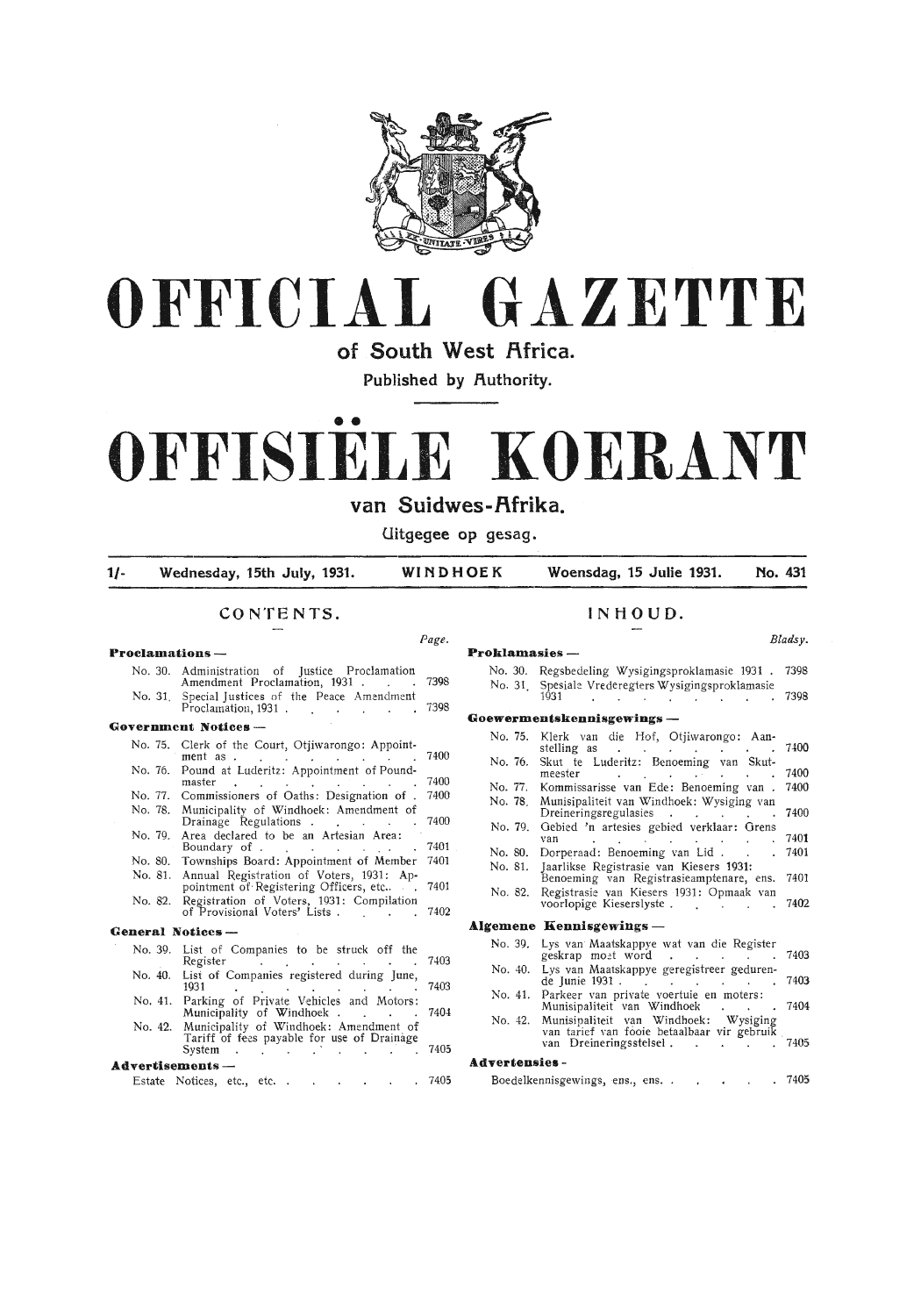#### **PROCLAMATIONS**

#### **BY** HIS HONOUR ALBERTUS JOHANNES WERTH, AD-MINISTRATOR OF SOUTH WEST AFRICA.

No. 30 of 1931.]

WHEREAS it is expedient to amend the law relating to the administration of justice;

NOW THEREFORE, under and by virtue of the powers in me vested, I do hereby proclaim, declare and make known<br>as .follows:—

1. Sub-section (5) of Section *nine* of the Administration of Justice Proclamation, 1919 (Proclamation No. 21 of 1919), as amended by the Administration of Justice Amendment Proclamation, 1920 (Proclamation No. 45 of 1920) is hereby •fiurther amended by the deletion of the words "save that any criminal case in which a sentence by which a fine exceed-ing five pounds sterling or a period of imprisonment with or without hard labour exceeding one month is imposed is passed **by** a Magistrate shall be reviewed by the High Court", occur- ring therein.

2. This Proclamation may be cited as the Administration of Justice Proclamation Amendment Proclamation, 1931, and shall commence and come into operation on the first day of August, 1931.

#### GOD **SAVE** THE KING.

Given under my hand and seal at Windhoek this twenty-seventh day of June, 1931.

# A. J. WERTH,

*Administrator.* 

No. 31 of 1931.]

WHEREAS it is expedient to amend the law relating *to*  the appointment, powers, duties and jurisdiction of resident and special justices of the peace;

NOW THEREFORE, under and by virtue of the powers in me vested, I do hereby proclaim, declare and make known as follows:-

1. In this Proclamation the expression "the principal Proclamation" means the Special Justices of the Peace Proclamation, 1921 (Proclamation No. 25 of 1921).

2. Section *four* of the principal Proclamation is hereby repealed and the following new section substituted therefor:--

"4. (1) The records of the proceedings in a criminal case in which an accused person has been convicted before a special justice of the peace shall, forthwith after the conviction, be transmitted with such remarks (it any) as the special justice of the peace may desire to append to the record and with any written statements or arguments which the accused may desire to have so appended, to the clerk. of the magistrate's court of the district in which the court of special justice of the peace was held. Such clerk shall forthwith lay such records, including the remarks, statements and arguments aforesaid (if any) before the magistrate of the district for his consideration.

#### **PROKLAMASIES**

#### DEUR SY EDELE ALBERTUS JOHANNES WERTH, ADMINISTRATEUR VAN SUIDWES-AFRIKA.

No. 30 van 1931.]

NADEMAAL dit doelmatig is om die wet betreffende regsbedeling te wysig;

SO IS DIT dat ek uit hoofde van en kragtens die bevoegdheid my verleen hierby proklameer, verklaar en bekend  $maak$  as  $volg$ :-

1. \_ Onderartiekel (5) van artiekel *nege* van " De Rechtsbedeeling Proclamatie 1919" (Proklamasie No. 21 van 1919), soos gewysig by "De Gewijzigde Rechtsbedeling Proklamatie 1920" (Proklamasie No. 45 van 1920) word hierby verder gewysig deur die skrapping van die woorde "met dit onderscheid dat een criminele zaak waarvoor vonnis, waarbij een boete van meer dan vijf pond sterling of gevangenisstraf met of zonder harde arbeid van meer dan een maand opgelegd wordt, is geveld door een Magistraat, herzien zal worden door het Hooggerechtshof", wat -daarin voorkom.

2. Hierdie Proklamasie kan aangehaal word as die Regsbedeling Wysigingsproklamasie 1931 en word van krag en<br>tree in werking op die eerste dag van Augustus 1931.

#### GOD BEHOEDE DIE KONING.

Gegee onder my handtekening en see! te Windhoek op hierdie sewe-en-twintigste dag van Junie 1931.

A. J. WERTH,

*Administrateur.* 

No. 31 van 1931.]

\_ NADEMAAL dit doelmatig is om die wet betreffende die aanstelling, bevoegdheid, pligte en regsmag van resident-<br>en spesiale vrederegters te wysig;

SO IS DIT dat ek uit hoofde van en kragtens die bevoegdheid my verleen hierby proklameer, verklaar en bekend maak as  $volg:$ 

1. In hierdie Proklamasie beteken die uitdrukking "die Hoofproklamasie" "De Speciale Vrederechters Proklamatie 1921" (Proklamasie No. 25 van 1921).

2. Artiekel *vier* van die Hoofproklamasie word hierby herroep en vervang deur die volgende nuwe artiekel:—

"4. (1) De notulen van de verrichtingen in een criminele zaak, waarin een beschuldigde persoon voor een<br>speciale vrederechter schuldig bevonden is, moeten on-<br>middellik na de schuldigbevinding naar de griffier van<br>het magistraatshof van het distrikt waarin het hof van<br>spe met zodanige aanmerkingen (indien er zijn) als de speciale vrederechter moge wensen te voegen bij de notulen en tezamen met enige geschreven verklaringen of argumenten welke de beschuldigde aldus bijgevoegd moge wensen. Zodanige griffier moet zodanige no-<br>tulen, met inbegrip van de gezegde aanmerkingen, ver-<br>klaringen en argumenten (indien er zijn) aan de ma-<br>gistraat van het distrikt ter overweging voorleggen.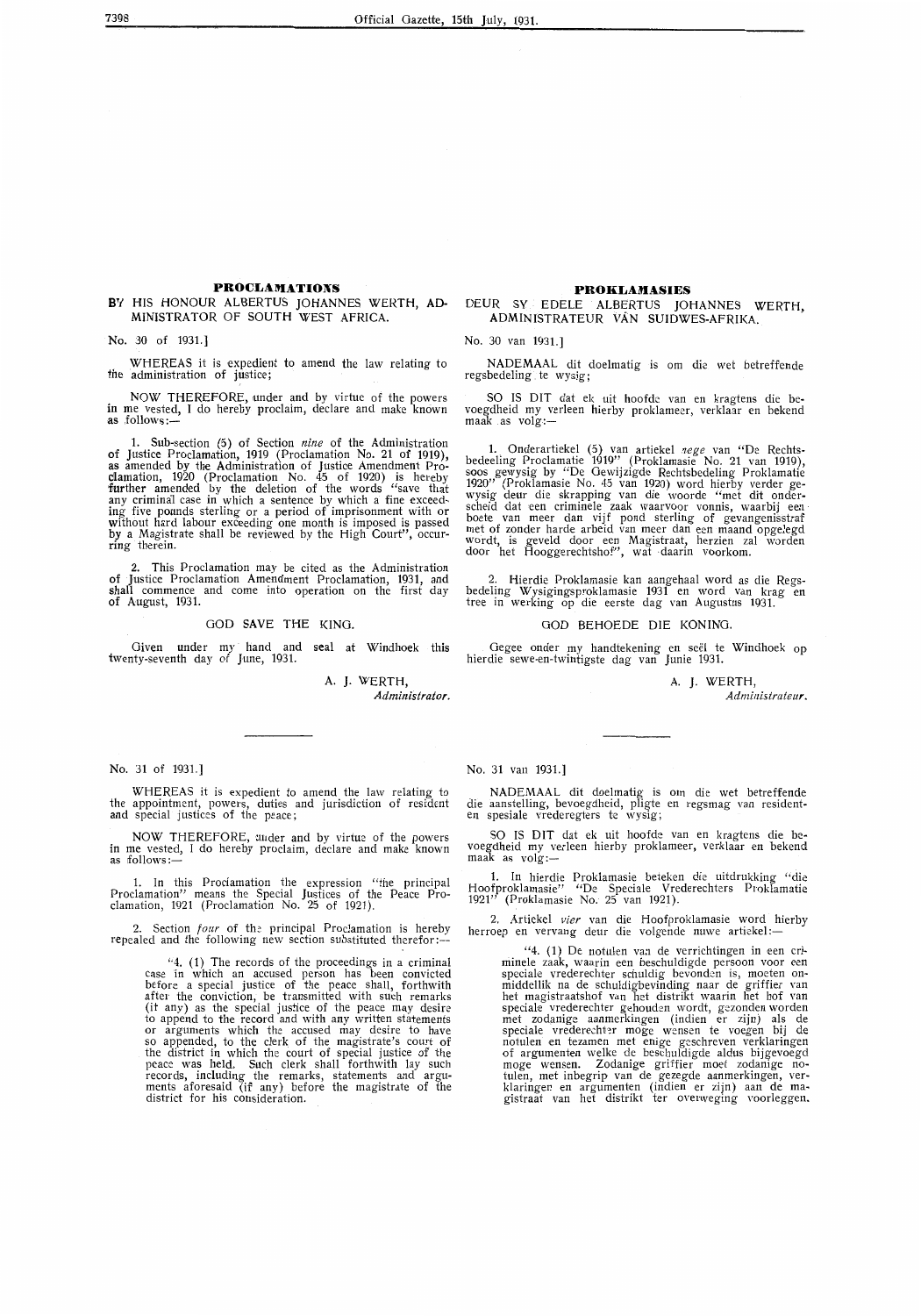(2) Such magistrate shall thereupon if the conviction and sentence appear to be in accordance with justice, endorse his certificate to that effect upon the said records, and the records shall then be returned to the special justice of the peace.

(3) If upon considering the said records, it appears to the said magistrate that the conviction and sentence is not in accordance with justice, he shall set aside or correct the proceedings and may reduce or vary the sentence, and transmit the records with his instructions thereon to the special justice of the peace."

3. Section *seven* of the principal Proclamation is hereby repealed and the following new section substituted there-<br>f<mark>or:—</mark>

"7. **(1)** Any appeal which would lie to the H(gh Court of South West Africa from a judgment, order or sentence of a magistrate's court shall, in the case of a judgment, order or sentence of a court of special justice of the peace, lie to the magistrate's court of the district wherein the court of special justice of the peace is held: Provided that the rules of the High Court of South West Africa relating to appeals from judgments, orders or sentences of magistrate's courts<br>shall not apply to appeals from a judgment, order or<br>sentence of a court of special justice of the peace.

(2) The decision of a magistrate's court on an appeal from a judgment, order or sentence of a court of a special justice of the peace shall be subject to further appeal in the same manner and in accordance with the same rules as if the decision were a decision of the magistrate 's court in the first instance."

4. This Proclamation may be cited as the S\_pecial Justices of the Peace Amendment Proclamation, 1931, and shall com- mence and come into operation on the first day of August, 1931.

#### GOD SAVE THE KING.

Given under my hand and seal at Windhoek this twenty-seventh day of June, 1931.

> A. *].* WERTH, *Administrator.*

(2) Zodanige magistraat moet daarop, als het blijkt dat de schuldigbevinding en het vonnis overeenkomstig het recht zijn, een aantekening in dier voege op zijn certifikaat in de gezegde notulen maken, en de notulen moeten diensvolgens aan de speciale vrederechter teruggezonden worden.

(3) Als het na doorzicht van de gezegde notulen aan de magistraat blijkt, dat de schuldigbevinding en het vonnis niet overeenkomstig het recht zijn, moet hij de verrichtingen ter zijde zetten of verbeteren en kan hij het vonnis verzachten of veranderen en moet hij de notulen met zijn instruksies daarop aan de speciale vrederechter zenden."

3. Artiekel *sewe* van die Hoofproklamasie word hierby herroep en vervang deur die volgende nuwe artiekel :-

"7. (1) In gevallen waar van een uitspraak, bevel of vonnis van een magistraatshof in appel aan het Hooggerechtshof van Zuidwest-Afrika zou kunnen worden<br>gekomen, zal in het geval van een uitspraak, bevel of vonnis van een hof van speciale vrederechter aan het maagistraatshof van het distrikt, waarin het hof van speciale vrederechter gehouden wordt, in appel kunnen worden gekomen: Met dien verstande dat het reglement van het Hooggerechtshof betreffende appels van uitspraken, bevelen of vonnissen van magistraatshoven geen toepassing zal hebben op appels van een uitspraak, bevel of vonnis van een hof Yan speciale vrederechter.

(2) De beslissing van een magistraatshof ten opzichte van een appèl van een uitspraak, bevel of vonnis zichte van een appèl van een uitspraak, bevel of vonnis<br>van een hof van speciale vrederechter is onderhewig aan<br>verder appèl op dezelfde wijze en overeenkomstig hetzelfde reglement alsof de beslissing in de eerste instantie een beslissing van het magistraatshof was."

4. Hierdie Proklamasie kan aangehaal word as die Spe-<br>siale Vrederegters Wysigingsproklamasie 1931 en word van<br>krag en tree in werking op die eerste dag van Augustus 1931.

#### GOD BEHOEDE DIE KONING.

Gegee onder my handtekening en seël te Windhoek op hierdie sewe-en-twintigste dag van Junie 1931.

> **A. J.** WERTH, *Administrateur.*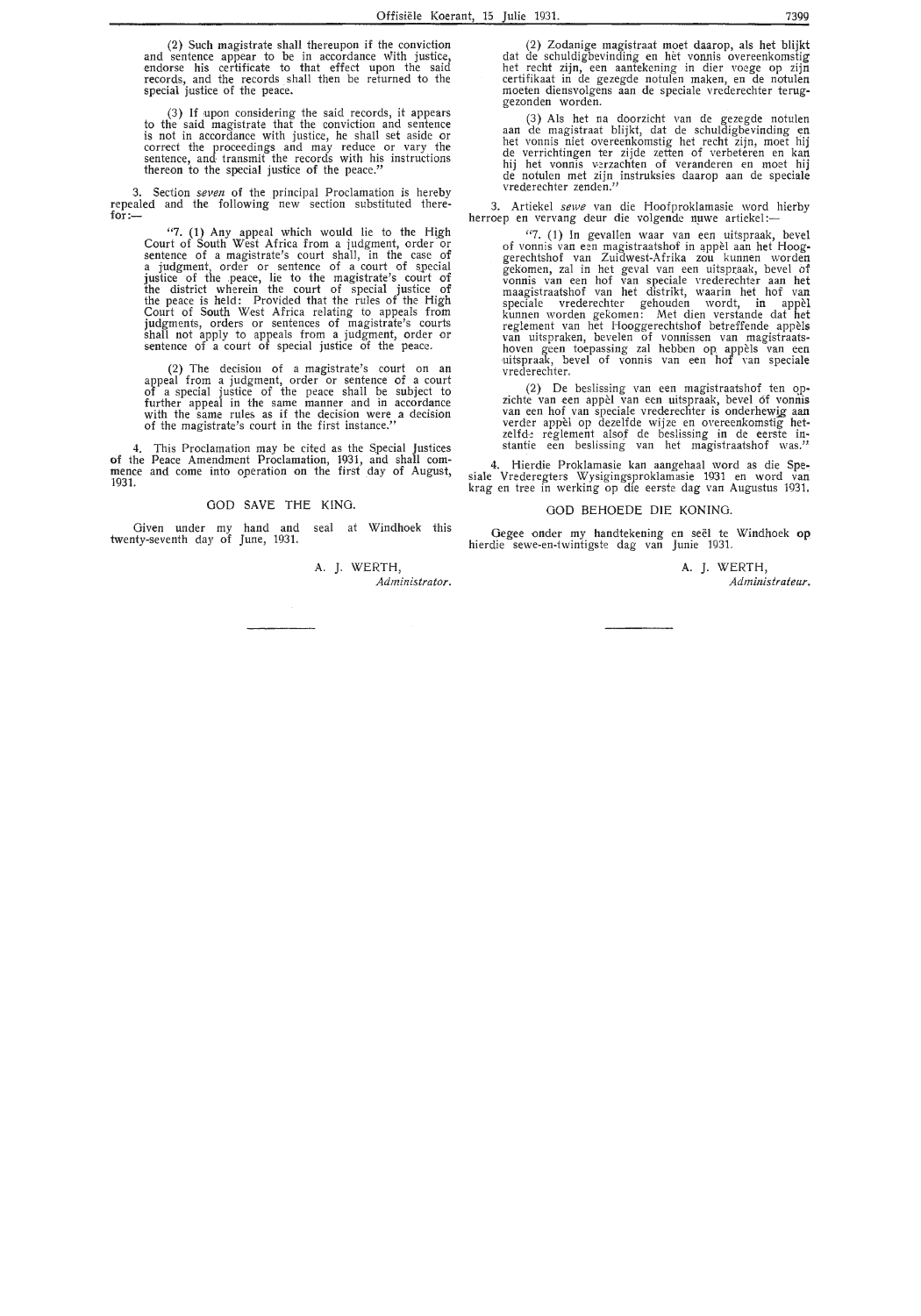| The following Government Notices are published for           | Die volgende Goewermentskennisgewings word vir al-        |
|--------------------------------------------------------------|-----------------------------------------------------------|
| general information.                                         | gemene informasie gepubliseer.                            |
| H. P. SMIT,                                                  | H. P. SMIT.                                               |
| Secretary for South West Africa.                             | Sekretaris vir Suidwes-Afrika.                            |
| Administrator's Office,                                      | Kantoor van die Administrateur,                           |
| Windhoek.                                                    | Windhoek.                                                 |
| [3rd July, 1931. No. $75.$ ]<br>No. 75.]                     | [3 Julie 1931.                                            |
| The following appointment as Clerk of the Court has          | Die volgende aanstelling as Klerk van die Hof is goed-    |
| been approved: $-$                                           | gekeur:                                                   |
| OTJIWARONGO: WALDEMAR FELIX BENNO BAYER                      | OTJIWARONGO: WALDEMAR FELIX BENNO BAYER                   |
| with effect from the 15th June, 1931, vice C. J. H.          | ingaande vanaf 15 Junie 1931 in die plek van C. J. H.     |
| Vorster.                                                     | Vorster.                                                  |
| [3rd July, 1931. No. 76.]<br>No. 76.]                        | [3 Julie 1931.                                            |
| POUND AT LUDERITZ: APPOINTMENT OF POUND-<br>MASTER.          | SKUT TE LUDERITZ: BENOEMING VAN SKUTMEESTER.              |
| The Administrator has been pleased in terms of section       | Dit het die Administrateur behaag om, ooreenkomstig ar-   |
| two of Proclamation No. 5 of 1917, to authorise the appoint- | tiekel twee van Proklamasie No. 5 van 1917, die benoeming |
| ment of KARL KIRCHNER as Poundmaster of the pound            | van KARL KIRCHNER as skutmeester van die skut te          |
| at Luderitz, vice Georg Vachemauer, deceased, with effect    | Luderitz, ingaande vanaf 1 Junie 1931, in die plek van    |
| from the 1st June, 1931.                                     | Georg Vachemauer, wat oorlede is, goed te keur.           |
|                                                              |                                                           |

No. 77.] [3rd July, 1931. No. 77.] [3 Julie 1931.

**Government Notices.** 

#### COMMISSIONERS OF OATHS.

The Administrator has been pleased in terms of sub-<br>section (1) of Section *two* of the Commissioners of Oaths Proclamation, 1928 (Proclamation No. 24 of 1928), to designate ANDRIES PETRUS OLIVIER to be a Commissioner ot Oaths, during pleasure with jurisdiction throughout the district of Oobabis and to canoe! his designation as Commissioner of Oaths for the District of Windhoek.

No. 78.] [3rd July, 1931. No. 78.] [3 Julie 1931.

It is hereby notified that the Administrator has been pleased, under section *twenty* of the Municipal Proclamation, 1920 (Proclamation No. 22 of 1920), as amended by section 'eighty-two of the Municipal Amendment Proclamation, 1922 (Proclamation No. 1 of 1922), *to* approve of the subjoined regulation made by the Windhoek Municipal Council under the provisions of section *eighteen* of the Municipal Proclamation, 1920.

#### MUNICIPALITY OF WINDHOEK.

#### AMENDMENT OF DRAINAGE REGULATIONS.

87. Regulation 3 of the regulations published under Government Notice No. 208 of the 24th October, 1930, is hereby amended by the addition thereto of the following subhereby amended by the addition thereto of the following sub-<br>regulation (b), the existing Regulation 3 becoming sub-<br>regulation (a):-

" (b) The number of units payable by any owner or occupier or person in charge of any property shall be fixed by the Council in each and every case.

The Council may at any time whenever it deems fit take a census for the purpose of assessing the number of units chargeable in respect of the sanitary services specified herein, and it may appoint some person or persons to act as enumerator or enumerators for the purpose of collectting such information as may be required in order to ascertain the number of per-<br>sons living in, frequenting or employed on any premises within the Municipal Area.

Any person who, upon being questioned by any such enumerator in pursuance of the objects prescribed herein, shall refuse to give such information or shall wilfully or neglectfully give wrong information shall be guilty of an offence.

# **Goewermentskennisgewings.**

#### KOMMISSARISSE VAN EDE.

Dit het die Administrateur behaag om, ooreenkomstig onderartiekel (1) van Artiekel 2 van die Kommissarisse van Ede Proklamasie 1928 (Proklamasie No. 24 van 1928), vir ANDRIES PETRUS OLIVIER herroepelik tot Kommissaris van Ede te benoem met jurisdiksie oor die hele distrik Oobabis, en om sy benoeming tot Kommissaris van Ede binne die distrik Windhoek te herroep.

Hierby word bekend gemaak dat dit die Administrateur behaag het om die onderstaande regulasies., deur die Windhoekse Stadsraad kragtens die bepalings van artiekel *agtien*<br>van "De Municipale Proklamatie 1920" vasgestel, op grond<br>van die bepalings van artiekel *twintig* van "De Municipale Proklamatie 1920" (Proklamasie No. 22 van 1920), soos, gewysig by artiekel *twee-en-taggentig* van "De Municipale Wyzigings Proklamatie 1922" (Proklamasie No. 1 van 1920, goed te keur.

#### MUNISIPALITEIT VAN WINDHOEK.

#### WYSIGINO VAN DREINERINGSREOULAS!ES.

87. Regulasie 3 van die regulasies gepubliseer onder Goe-<br>wermentskennisgewing No. 208 van 24 Oktober 1930 word hierby gewysig deur die toevoeging daartoe van die volgende onderregulasie (b). Die bestaande Regulasie 3 word onderregulasie (a):-

" (b) Die aantal· eenhede betaalbaar deur enige eienaar of okkupeerder of persoon wat die opsjg oor enige eiendom het, moet in elke en iedere geval deur die Raad bepaal word. Die Raad kan te enige tyd, wanneer hy dit doelmatig ag, 'n sensus neem vir die doel om die aantal eenhede wat ten opsigte van die sanitere dienste daarin gespesifiseer vorderbaar is, vas te stel; en hy kan enige persoon of persone benoem om as teller of tellers te ageer, ten einde sodanige informasie in te win as nodig mag wees om die aantal persone vas te stel wat op enige perseel binne die Munisipale Gebied woon, dit dikwels betree of daarop aangestel is.

Enige persoon wat, as hy deur enige sodanige teller na aanleiding van die oogrnerke hierin voorgeskrywe gevra word, weier om sodanige informasie te gee of opsetlik en uit nalatigheid verkeerde informasie gee, is skuldig aan 'n oortreding.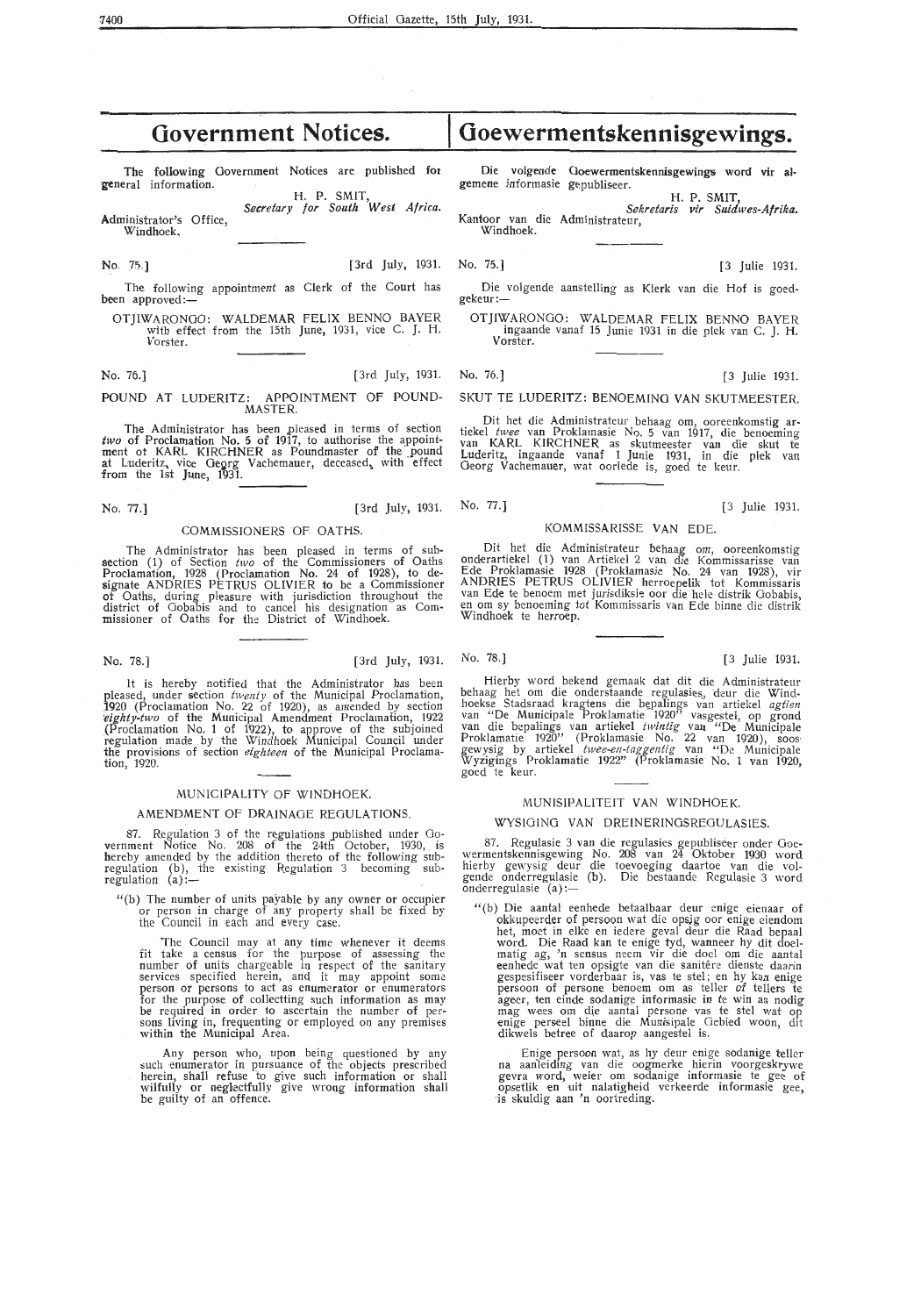Under and by virtue of the provisions of section *two*  of the "Artesian Water Control Proclamation", No. 49 of 1921, His Honour the Administrator has been pleased to declare the area mentioned in the attached schedule to be an<br>"artesian area" for the purposes of the said Artesian Water :ontrol Proclamation.

#### SCHEDULE.

Area bounded:-

WINDHOEK:

:in the west by the Kaiser Wilhelm-Str. and its extension towards the south (Jan Jonker-Weg),

in the south by the Jan Jonker-Weg to the watershed towards the Klein Windhoek valley (height of the mountain pass),

in the east by the mountain ridge from the Jan Jonker-Weg via Sperlingslust and the barracks of the artillery to the hill east of the Kasino-Garden,

in the north by a straight line connecting this hill rectangularly with the Kaiser Wilhelm-Str.

#### KLEIN 'WINDHOEK:

Area bounded:-

in the east and north by the main road from Avispforte through Klein Windhoek to Sperlingslust,

in the south by a line running from Avispforte over the ridge of the Klein Windhoek mountains to the Jan Jonker-Weg,

in the west from the Jan Jonker-Weg through the mountain ridge, forming the eastern boundary of the Windhoek area of the fountains, to Sperlingslust.

The Administrator has been\_ pleased, in terms of Section *four* of the Townships Ordinance, 1928 \_(Ordinance No. 11 of 1928), as amended by Section *two* of the Townships Ordi- nance . Amendment Ordinance, 1931 (Ordinance No. 14 of 1931), to appoint GEORGE KERBY as a member of the Townships Board in addition to the officers designated in Section *four* of the first-mentioned Ordinance and in Government Notice No. 122 of the 23rd July, 1928.

#### ANNUAL REGISTRATION OF VOTERS, 1931.

For the purpose of the annual registration of voters in the Territory, I do hereby, under and by virtue of the powers in me vested by paragraphs *three* and *twenty-four* of the Schedule in the South West Africa Constitution Act, 1925 (Act No. 42 of 1925), enjoin and direct that every person de scribed in the first and second columns of the Schedule annexed thereto shall be and is hereby appointed to make out in and for the electoral division the name of which is set opposite to the name of each such person in the third column of the said Schedule, an alphabetical provisional list of all persons who are qualified to be registered as voters and who are *bona fide* residing in such electoral division.

I do further enjoin and direct that the date of the commencement of the framing of every such alphabetical list shall be the first day of August, 1931, and the date of completion of every such list shall be the thirtieth day of :September, 1931.

Dated at Windhoek this 15th day of July, 1931.

A. J. WERTH, Administrator.

No. 81.] [10th July, 1931. No. 81.] [ 10 Julie 1931.

#### JAARLIKSE REOJSTRASIE· VAN KIESERS, 1931.

Vir die doel van die jaarlikse registrasie van kiesers in die Gebied gelas en beveel ek op grond van en kragtens die be- voegdheid my verleen deur paragrawe *drie* en *vier-en-twintig* van die Bylae van die "Zuidwest-Afrika Konstitutie Wet 1925" (Wet No. 42 van 1925 ), dat elke persoon, wat in die eerste en twede kolom van die aangehegte Bylae beskryf is, hierdeur aangestel is om in en vir die kiesafdeling waarvan die naam<br>in die derde kolom van genoemde Bylae naas die naam van<br>elke sodanige persoon verskyn, 'n alfabetiese voorlopige lys<br>van al die persone, wat gekwalifiseer is om a registreer te word en wat *bona fide* in sodanige kiesafdeling woonagtig is, op te stel.

En verder gelas en beveel ek dat die datum vir die aanvang met die opstelling van elke sodanige alfabetiese lys die eerste dag van Augustus 1931, en die datum van die voltooiing van elke sodanige lys die dertigste dag van September 1931 moet wees.

Gedagteken te Windhoek op hierdie 15de dag van Julie 1931.

> A. J. WERTH, Administrateur.

Dit het Sy Edele die Administrateur behaag om uit hoofde van en kragtens die bepalings van artiekel *twee v*an<br>"De Artesies Water Kontrole Proklamatie", No. 49 van 1921,<br>te verklaar dat die in die aangehegte Bylae genoemde gebied 'n "artesies gebied" is vir die doeleindes van die voormelde "Artesies Water Kontrole Proklamatie".

#### BYLAE.

WINDHOEK:  $\mathcal{L}_{\mathcal{M}}$  ,  $\mathcal{L}_{\mathcal{M}}$ 

Gebied begrens :-

in die weste deur die Kaiser Wilhelm Straat, en sy uitbreiding<br>na die suide (Jan Jonker-Weg), in die suide deur die Jan Jonker-Weg tot by die waterskeiding na Klein Windhoek se laagte (hoogte van die bergpas),

in die ooste deur die bergrug van die Jan Jonker-Weg via Sperlingslust en die kaserne van die artillerie na die bult oostelik van die Kasino-tuin,

in die noorde deur 'n reguit lyn wat hierdie bult reghoekig met die Kaiser Wilhelm Straat verbind.

#### KLEIN WINDHOEK:

#### Gebied begrens :-

in die ooste en noorde deur die hoofpad van Avispforte deur Klein Windhoek na Sperlingslust,

in die suide deur 'n lyn !open de van A vispforte oor die rug van die Klein Windhoekse berge *tot* by die Jan Jonker-Weg,

in die weste vanaf die Jan Jonker-Weg deur die bergrug wat die oostelike grens van die Windhoekse gebied van · die fonteine vorm tot by Sperlingslust.

Dit het die Administrateur behaag om, ooreenkomstig artiekel *vier* van die Dorpe-Ordonnansie 1928 (Ordonnansie No. 11 van 1928), soos gewysig by artiekel *twee* van die Dorpe-Ordonnansie Wysigings-Ordonnansie 1931 (Ordonnansie No. 14 van 1931), vir GEORGE KERBY te benoem tot lid van die Dorperaad buiten die amptenare opgenoem in ar-<br>tiekel *vier* van die eersgenoemde Ordonnansie en in Goewer-<br>mentskennisgewing No. 122 van 23 Julie 1928.

No. SO.] [ 10th July, 1931. No. 80.] [ 10 Julie 1931.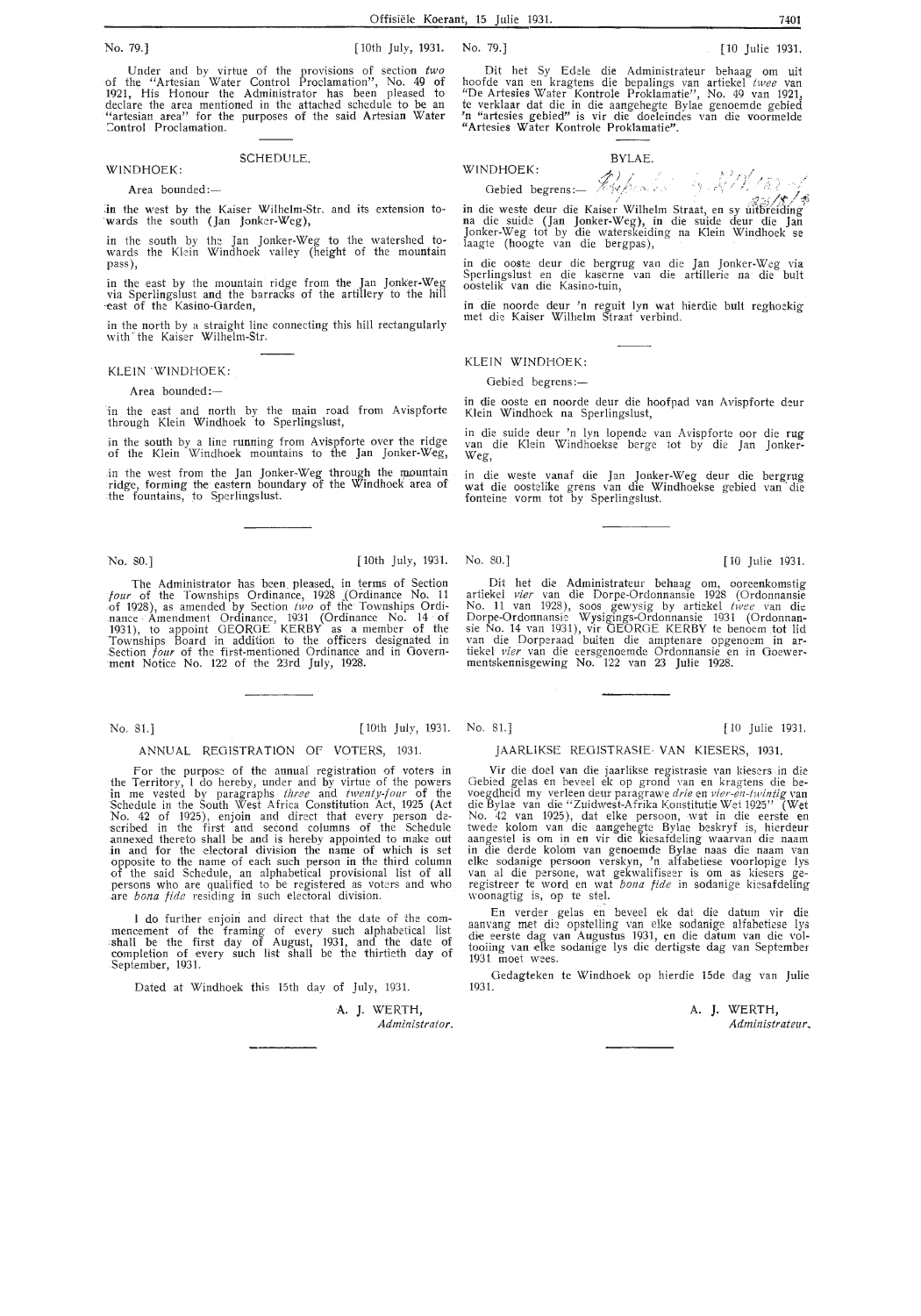#### Official Gazette, **15th** July, 1931.

#### SCHEDULE. - BYLAE.

| Name of Registering Officer.<br>Naam van Registrasieamptenaar. | Description and Address of Registering Officer.<br>Beskrywing en adres van Registrasieamptenaar. | Name of Electoral Di-<br>vision for which Register-<br>ing Officer is appointed<br>to act.<br>Kiesafdeling<br>Naam van<br>Registrasie-<br>waarvoor<br>a <del>mpten</del> aar<br>aangestel is<br>om op te tree. |
|----------------------------------------------------------------|--------------------------------------------------------------------------------------------------|----------------------------------------------------------------------------------------------------------------------------------------------------------------------------------------------------------------|
| Jacobus Frederik Johannes Grobler                              | Clerk, Magistrate's Office, /<br>Klerk, Magistraatskantoor, Gibeon                               | Gibeon                                                                                                                                                                                                         |
| Victor Reginald Verster                                        | Clerk, Magistrate's Office, /<br>Klerk, Magistraatskantoor, Gobabis                              | Gobabis                                                                                                                                                                                                        |
| Heinrich Ludwig Ferdinand Gustav<br>Albers                     | Clerk, Magistrate's Office, /<br>Klerk, Magistraatskantoor, Grootfontein                         | Grootfontein                                                                                                                                                                                                   |
| Herbert Landrey Bovey                                          | Clerk, Magistrate's Office, /<br>Klerk, Magistraatskantoor, Keetmanshoop                         | Keetmanshoop                                                                                                                                                                                                   |
| William Bassett                                                | Clerk, Magistrate's Office,/<br>Klerk, Magistraatskantoor, Luderitz                              | Luderitz                                                                                                                                                                                                       |
| William Bassett                                                | Clerk, Magistrate's Office, /<br>Klerk, Magistraatskantoor, Luderitz                             | Kolmanskuppe                                                                                                                                                                                                   |
| Alexander George Henderson Walker                              | Clerk, Magistrate's Office, /<br>Klerk, Magistraatskantoor, Okahandja                            | Okahandja                                                                                                                                                                                                      |
| Waldemar Felix Benno Bayer                                     | Clerk, Magistrate's Office, /<br>Klerk, Magistraatskantoor, Otiiwarongo                          | Omaruru                                                                                                                                                                                                        |
| Percival Hatton Liefeldt                                       | Clerk, Magistrate's Office,/<br>Klerk, Magistraatskantoor, Swakopmund                            | Swakopmund                                                                                                                                                                                                     |
| Ryno Neville Fuller                                            | Clerk, Magistrate's Office,/<br>Klerk, Magistraatskantoor, Warmbad                               | Warmbad                                                                                                                                                                                                        |
| Abraham Andries le Roux                                        | Assistant Magistrate, /<br>Assistent Magistraat, Windhoek                                        | Windhoek Central<br>Windhoek Sentraal                                                                                                                                                                          |
| Abraham Andries le Roux                                        | Assistant Magistrate, /<br>Assistent Magistraat, Windhoek                                        | Windhoek District<br>Windhoek Distrik                                                                                                                                                                          |

No. 82.] [13th July, 1931. No. 82.] [ 13 Julie 1931.

#### REGISTRATION OF VOTERS, 1931.

In terms of paragraph *three* of the Schedule to the South West Africa Constitution Act, 1925 (Act No. 42 of 1925), notice is hereby given to the inhabitants of the Electoral Divisions named in the first column of the Schedule annexed hereto, that every Registering Officer described in the second and third columns of the said Schedule will commence on the first day of August, 1931, in accordance with the provisions of paragraph *twenty-four* of the Schedule to the said Act, to make out in and for the Electoral Division set opposite *to* the name of each such Registering Officer, an alphabetical provisional list of all persons entitled to vote . at elections ot members for the Legislative Assembly.

In order to secure the most complete lists possible and to prevent danger of exclusion of qualified persons from the lists, all persons claiming to be entitled to have their names placed on the respective lists are invited either to send in their claims to the respective Registering Officers, or to ascertain whether their names have been placed on the said list on or before the day fixed for the completion of such lists, viz., the thirtieth day of September, 1931.

REGISTRASIE VAN KIESERS, 1931.

Ooreenkomstig paragraaf *drie* van die Bylae van die "Zuidwest-Afrika Konstituti:~ Wet 1925" (Wet No. 42 van<br>1925), word hierdeur aan die inwoners van die kiesafdelings, in die eerste kolom van die Bylae hiervan genoem, kennis gegee dat elke Registrasieamptenaar, wat in die twede en<br>derde kolom genoem is, op die eerste dag van Augustus 1931, ooreenkomstig die voorsienings van paragraaf *vier-en-twintig*<br>van die Bylae van die voornoemde Wet, sal aanvang om in en<br>vir die kiesafdeling wat naas die naam van elke sodanige Registrasieamptenaar beskrywe staan 'n alfabetiese voorlopige lys op te stel van al die persone wat geregtig is om by verkiesings van lede vir die Wetgewende Vergadering te stem.

Ten einde die lyste so volledig moontlik te kan opstel, en om die weglating van bevoegde persone uit die lys te voor- kom, word al die persone, wat aanspraak maak dat hulle geregtig is om hul name in die respektiewe lyste te laat opneem, versoek om hul aansprake by die respektiewe Registrasieamptenare in te dien, of om te verneem of hulle name op die voormelde lys geplaas is, op of voor die datum wat vir die voltooiing van sodanige lyste bepaal is, naamlik die dertigste dag van September 1931.

SCHEDULE. - BYLAE.

| Name of Electoral<br>Division.<br>Naam van Kies-<br>afdeling. | Name of Registering Officer.<br>Naam van Registrasieamptenaar. | Description and Address of Registering Officer.<br>Beskrywing en adres van Registrasieamptenaar. |
|---------------------------------------------------------------|----------------------------------------------------------------|--------------------------------------------------------------------------------------------------|
| Gibeon                                                        | Jacobus Frederik Johannes Grobler                              | Clerk, Magistrate's Office,/<br>Klerk, Magistraatskantoor, Gibeon                                |
| Gobabis                                                       | Victor Reginald Verster                                        | Clerk, Magistrate's Office,/<br>Klerk, Magistraatskantoor, Gobabis                               |
| Grootfontein                                                  | Heinrich Ludwig Ferdinand Gustav<br>Albers                     | Clerk, Magistrate's Office,/<br>Klerk, Magistraatskantoor, Grootfontein                          |
| Keetmanshoop                                                  | Herbert Landrey Bovey                                          | Clerk, Magistrate's Office, /<br>Klerk, Magistraatskantoor, Keetmanshoop                         |
| Luderitz                                                      | William Bassett                                                | Clerk, Magistrate's Office,/<br>Klerk, Magistraatskantoor, Luderitz                              |

#### 7402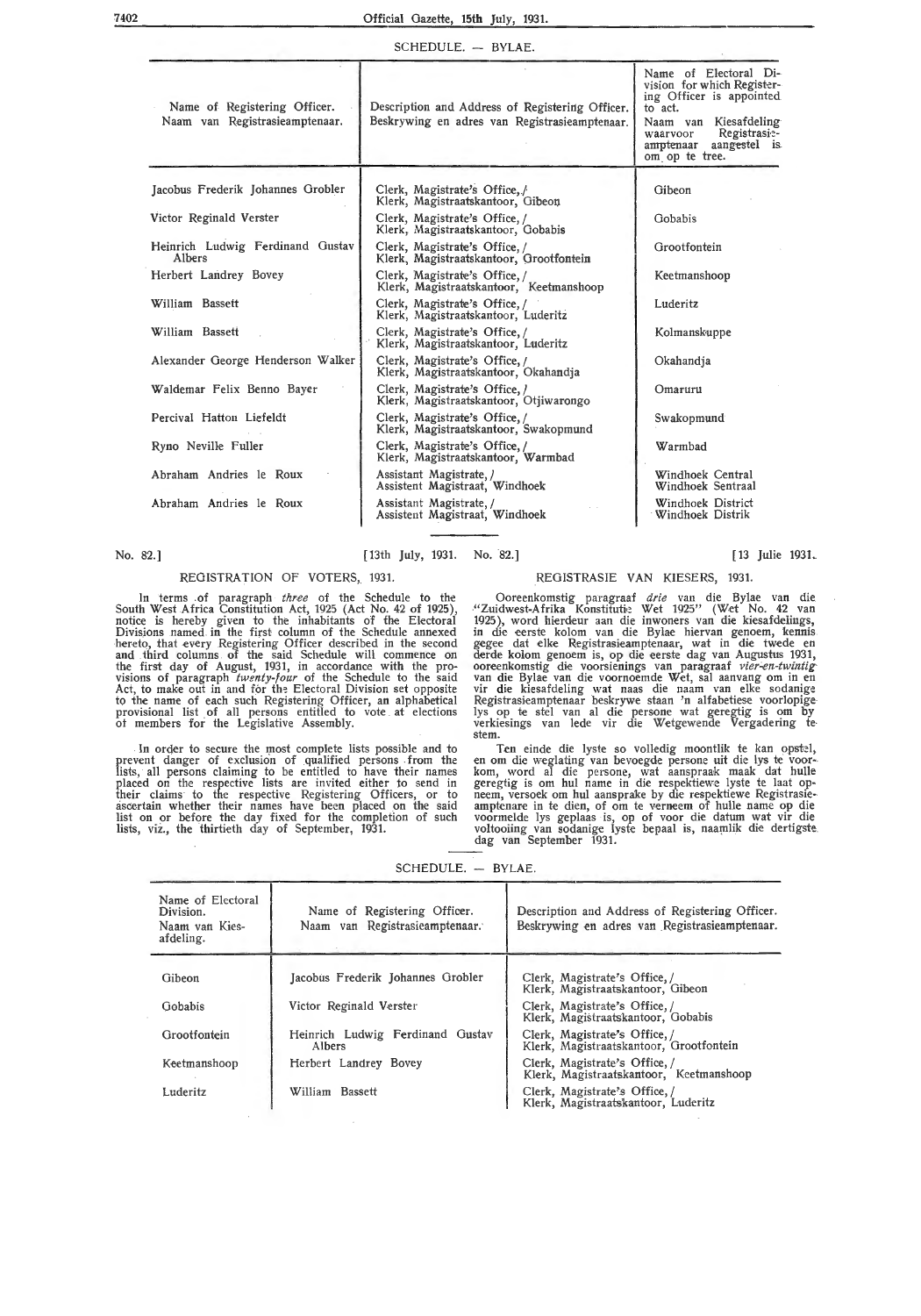| Kolmanskuppe                          | William Bassett                   | Clerk, Magistrate's Office,/<br>Klerk, Magistraatskantoor, Luderitz     |
|---------------------------------------|-----------------------------------|-------------------------------------------------------------------------|
| Okahandia                             | Alexander George Henderson Walker | Clerk, Magistrate's Office, /<br>Klerk, Magistraatskantoor, Okahandia   |
| Omaruru                               | Waldemar Felix Benno Bayer        | Clerk, Magistrate's Office, /<br>Klerk, Magistraatskantoor, Otjiwarongo |
| <del>Sw</del> akopmund                | Percival Hatton Liefeldt          | Clerk, Magistrate's Office, /<br>Klerk, Magistraatskantoor, Swakopmund  |
| Warmbad                               | Ryno Neville Fuller               | Clerk, Magistrate's Office,<br>Klerk, Magistraatskantoor, Warmbad       |
| Windhoek Central<br>Windhoek Sentraal | Abraham Andries le Roux           | Assistant Magistrate, /<br>Assistent Magistraat, Windhoek               |
| Windhoek District<br>Windhoek Distrik | Abraham Andries le Roux           | Assistant Magistrate, /<br>Assistent Magistraat, Windhoek               |
|                                       |                                   |                                                                         |

# **General Notices.**

#### (No. 39 of 1931.)

Notice is hereby given, in accordance with section 196 of the Companies Act, 1909 (Transvaal No. 31 of 1909), as applied by the Companies Proclamation, 1920 (No. 35 of 1920), that at the expiration of three months from the date hereof 'the names of the undermentioned Companies will, tinless cause is shown to the contrary, be struck off the Register, and that the Companies will be dissolved.

# **Algemene Kennisgewings.**

#### (No. 39 van 1931.)

Ooreenkomstig die bepalings van artiekel 196 . van die Maatskappye Wet 1909 (Transvaal No. 31 van 1909), soos<br>toegepas deur die Maatskappye Proklamasie 1920 (No. 35<br>van 1920), word hiermee kennis gegee dat na verloop van<br>drie maande van datum hiervan die name van die hieronder vermelde Maatskappye van die Register geskrap en die Maatskappye ontbind sal word, tensy gegronde redes daarteen aangetoon word.

| No. | Name of Company.<br>Naam van Maatskappy.                                                      | Date of Registration.<br>Datum van Registrasie.                               |
|-----|-----------------------------------------------------------------------------------------------|-------------------------------------------------------------------------------|
| 18. | Khan Kupfergrube Gesellschaft mit beschränkter Haftung                                        | 18/7/1922.                                                                    |
|     | 39. New Era Guano Company Limited                                                             | 6/1/1925.                                                                     |
|     | 50. E. M. Buchanan & Company Limited                                                          | 13/8/1925.                                                                    |
|     | 51. Leonard & Co. Limited                                                                     | 11/11/1925                                                                    |
|     | 58. African Tins Limited                                                                      | 28/4/1926.                                                                    |
|     | 61. South West Pharmacy Limited                                                               | $21/10/1926$ .                                                                |
|     | 62. H. Sieber & Company Limited                                                               | $1/11/1926$ .                                                                 |
|     | 66. Nobgams Tins Limited                                                                      | 24/1/1927.                                                                    |
|     | Companies Registration Office,<br>Registrasiekantoor vir Maatskappye,<br>Windhoek, 15/7/1931. | R. M. UECKERMANN,<br>Registrar of Companies.<br>Registrateur van Maatskappye. |

#### (No. 40 of 1931.)

The following particulars in regard to the registration **·of** Companies are published for general information.

Deeds Registry, Windhoek,

30th June, 1931.

R. M. UECKERMANN,

Registrar of Companies.

## (No. 40 van 1931.)

Die volgende besonderhede in verband met die registrasie van Maatskappye word vir algemene informasie gepubliseer.

R. M. UECKERMANN, Registrateur van Maatskappye.

Registrasiekantoor **van Aktes,**  Windhoek,

30 Junie 1931.

**COMPR.NIES REGISTERED.** - **MR.R.TSKR.PPYE GEREGISTREER.** 

| No. | Name of Company.                                    | Address                  | Date of Registration  | Capital and Remarks     |
|-----|-----------------------------------------------------|--------------------------|-----------------------|-------------------------|
|     | Naam van Maatskappy                                 | Adres                    | Datum van Registrasie | Kapitaal en Aanmerkings |
| 123 | John A. Silber and Company<br>(Proprietary) Limited | Kaiser Str.,<br>Windhoek | 3.6.1931              | $\pm 10,000$ . — . —    |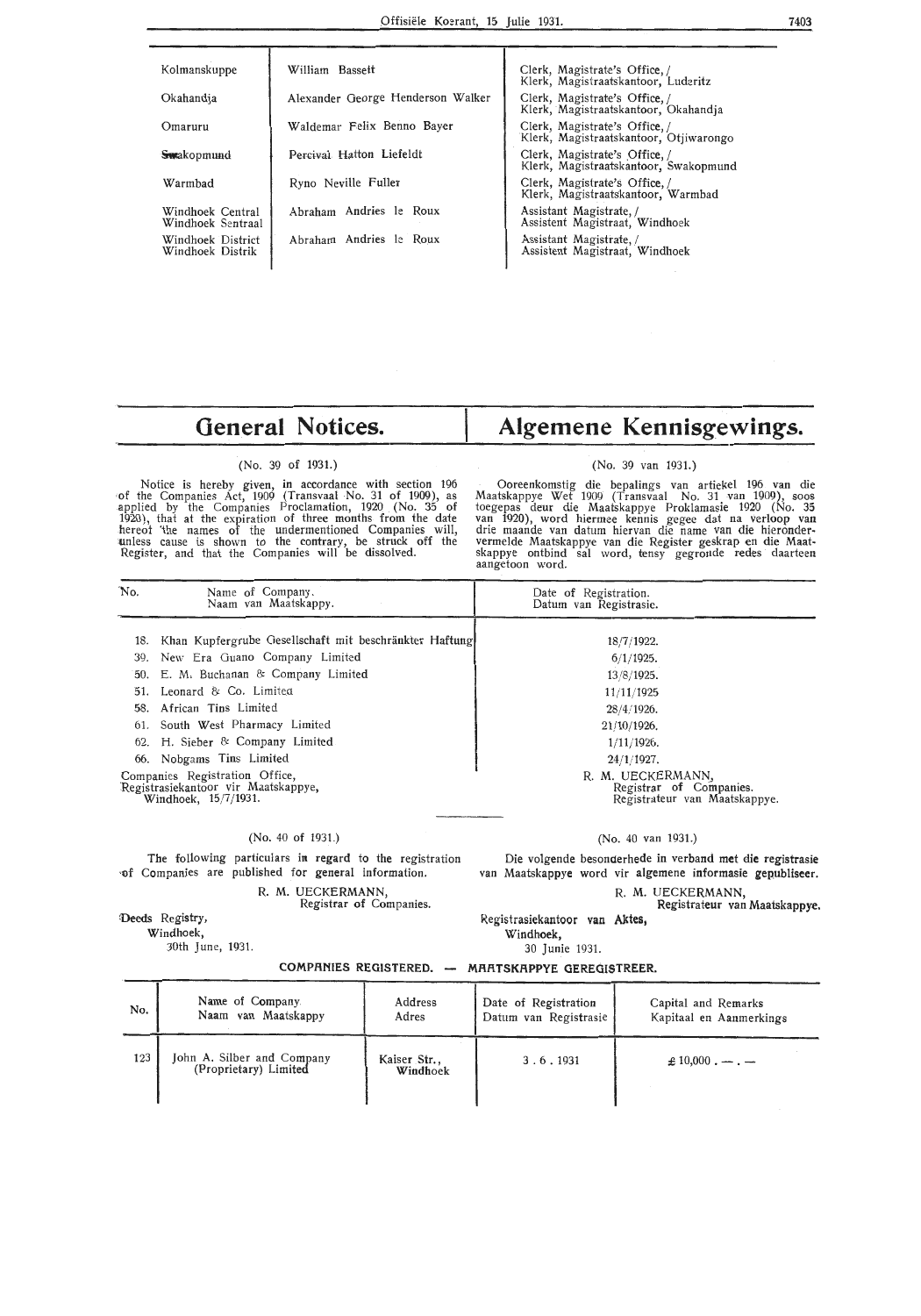#### (No. 41 of 1931.)

#### MUNICIPALITY OF WINDHOEK.

#### *Notice No.* 23/1931.

#### PARKING OF PRIVATE VEHICLES AND MOTORS.

It is hereby notified for general information that, under and by virtue of the powers vested in it by regulations 70 and 71 of the Street and Traffic Regulations published under Government Notice No. 9 of the 2nd January, 1930, the Council has appointed all streets as parking places where private vehicles and motors may be left unattended, subject to the following conditions which shall, however, apply only between the hours of 8 a.m. and 7 p.m.

- **1.** (a) In the sections of streets specified in Schedule **"A"**  hereto no vehicle or motor shall be parked for longer than fifteen (15) minutes at one time.
	- (b) In the street and sections of streets specified in Schedule "B" hereto vehicles and motors may be park,ed for indefinite periods.
	- (c) Every vehicle and motor which is parked in the street or any section of a street specified **in** either of the said Schedules shall be parked at an angle of 45 degrees with the curb and shall face half left away from the direction of the traffic on that side of the street with the near (left) front wheel nearest to and within 50 centimetres (2 feet) of the curb and no<br>such vehicle shall be parked
		- I. within 50 centimetres (2 feet) of any other standing vehicle or motor, or
		- 11. so as to obstruct the passage to the entrance of any premises or the access to any curbside petrol pump erected under licence by the Council.
		- **Ill.** within 10 metres from the intersection of two streets.
- 2. In all streets and sections of streets not specified in either of the Schedules hereto vehicles and motors may, subject always to the provisions of the aforementioned regulations, be parked as desired by the persons driving or in charge of the same.

This notice shall take effect from the first day of July, 1931.

The word "parking" is defined in the aforementioned regulations as meaning the standing or waiting in any street of any vehicle or motor not actually engaged in taking up or setting down passengers or merchandise.

*Nute.*:—The sections of the street kerbstones alongside which parking is restricted or prohibited are marked in white. G. KERBY

Town Clerk.

#### SCHEDULE **"A".**

- 1. Kaiser Street western side from School Street to the northern boundary of the buildings of Messrs. **R.** Schuster, Ltd.
- 2. **Kaiser Street eastern side from the northern corner** of Göring and Kaiser Streets to a point exactly opposite to the northern boundary of the buildings of Messrs. R. Schuster, Ltd.
- 3. Post Street southern side between Kaiser Street and Stuebel Street.
- 4. Buelow Street northern side between Kaiser Street and Tai Street.
- 5. Stuebel Street western side between Post Street and Buelow Street.
- 6. School Street both sides between Kaiser Street and Stuebe! Street.
- 7. Francois Street  $-$  both sides  $-$  between the Alter Roemer Hotel and Stuebe! Street.

#### SCHEDULE **"B".**

**1.** Casino Street.

Town House,

Windhoek, 8th July, 1931.

- 2. Post Street, except the southern side between Kaiser Street and Stuebe! Street.
- 3. Buelow Street, except the northern side between Kaiser Street and Tai Street.
- 4. Stuebel Street  $-$  eastern side  $-$  between Post Street and Buelow Street.

#### (No. 41 van 1931.) MUNISIPALITEIT VAN WINDHOEK.

## *Kennisgewing No.* 23/ 1931.

#### PARKEER VAN PRIVATE VOERTUIE EN MOTERS.

Vir algemene informasie word hierby bekend gemaak dat die Raad, uit hoofde van en kragtens die bevoegdheid hom verleen by regulasies 70 en 71 van die Straat- en Verkeer-Regulasies gepubliseer onder Goewermentskennisgewing No. 9 van 2 Januarte 1930, al die strate as staanplekke bestem het, waar private voertuie en moters sonder opsig gelaat kan word, onderhewig aan die volgende voorwaardes wat egter net tussen die ure 8 v.m. en 7 n.m. van toepassing is.

- 1. (a) In die afdelings van strate opgenoem in Bylae "A"<br>hiervan mag geen voertuig of moter langer as vyftien (15) minute meteen geparkeer word nie.
	- (b) In die strate en afdelings van strate opgenoem 'in Bylae "B" hiervan kan voertuie en moters vir onbe-.<br>paalde tydperke geparkeer word.
	- (c) Elke voertuig en moter wat in die straat of enige afdeling van 'n straat opgenoem in een van die twee voormelde Bylae geparkeer word, moet met 'n.<br>hoek van 45 grade met die randsteen geparkeer word<br>en die voorkant daarvan moet half-links weg van<br>die rigting van die verkeer op daardie kant van<br>die straat gedraai wees m randsteen af verwyder, en geen sodanige voertuig· mag geparkeer word nie
		- I. binne 50 sentimeters (2 voet) van enige ander stilstaande voertuig of moter, of
		- II. so dat die deurgang na die ingang van enige perseel of die toegang tot enige petrolpomp by· die randsteen kragtens lisensie van die Raad\_ opgerig, belemmer word,
		- III. binne 10 meters van die kruising van twee strate.
- 2. In al die strate en afdelings van strate wat nie in een<br>van die twee Bylae hiervan opgenoem is nie, kan voer-<br>tuie en moters, altyd onderhewig aan die bepalings<br>van die voormelde regulasies, geparkeer word soos die persone wat hulle drywe, wens.

Hierdie kennisgewing tree in werking vanaf 'die eerste dag van Julie 1931.

Die woord "parkcer" word in die voormelde regulasies bepaal as betekende die staan of wag op enige straat van enige voertuig of moter, wat nie besig is om passasiers of koopware op of af te laai nie.

*Nata-Die* afdelings van die straat se randstene waarlangs. parkeer beperk of belet is, is wit gemerk.

G. KERBY Stadsklerk.

#### Stadshuis, Windhoek, 8 Julie 1931.

#### BYLAE "A".

- 1. Kaiser Straat westelike kant vanaf Skool Straat na die noordelike grens van die geboue van Mnre, R. Schuster, Bpk.
- 2. Kaiser Straat oostelike kant vanaf die noordelike hoek van Göring en Kaiser Strate tot by 'n punt presies teenoor die noordelike grens van die geboue van Mnre. R. Schuster, Bpk.
- 3. Pos Straat suidelike kant tussen Kaiser Straat en. Stuebe! Straat.
- 4. Buelow Straat noordelike kant tussen Kaiser Straat:<br>en Tal Straat.
- 5. Stuebel Straat westelike kant tussen Pos Straat en.<br>Buelow Straat.
- 6. Skool Straat albei kante tussen Kaiser Straat en. Stuebe! Straat.
- 7. Francois Straat albei kante -- tussen die Alter Roemer<br>Hotel en Stuebel Straat.

#### BYLAE "B".

- 1. Casino Straat.
- 2. Pos Straat, behalwe die suidelike kant tussen Kaiser Straat en Stuebe! Straat.
- 3. Buelow Straat, behalwe die noordelike kant tussen Kaiser Straat en Tai Straat.
- 4. Stuebel Straat oostelike kant tussen Pos Straat en Buelow Straat.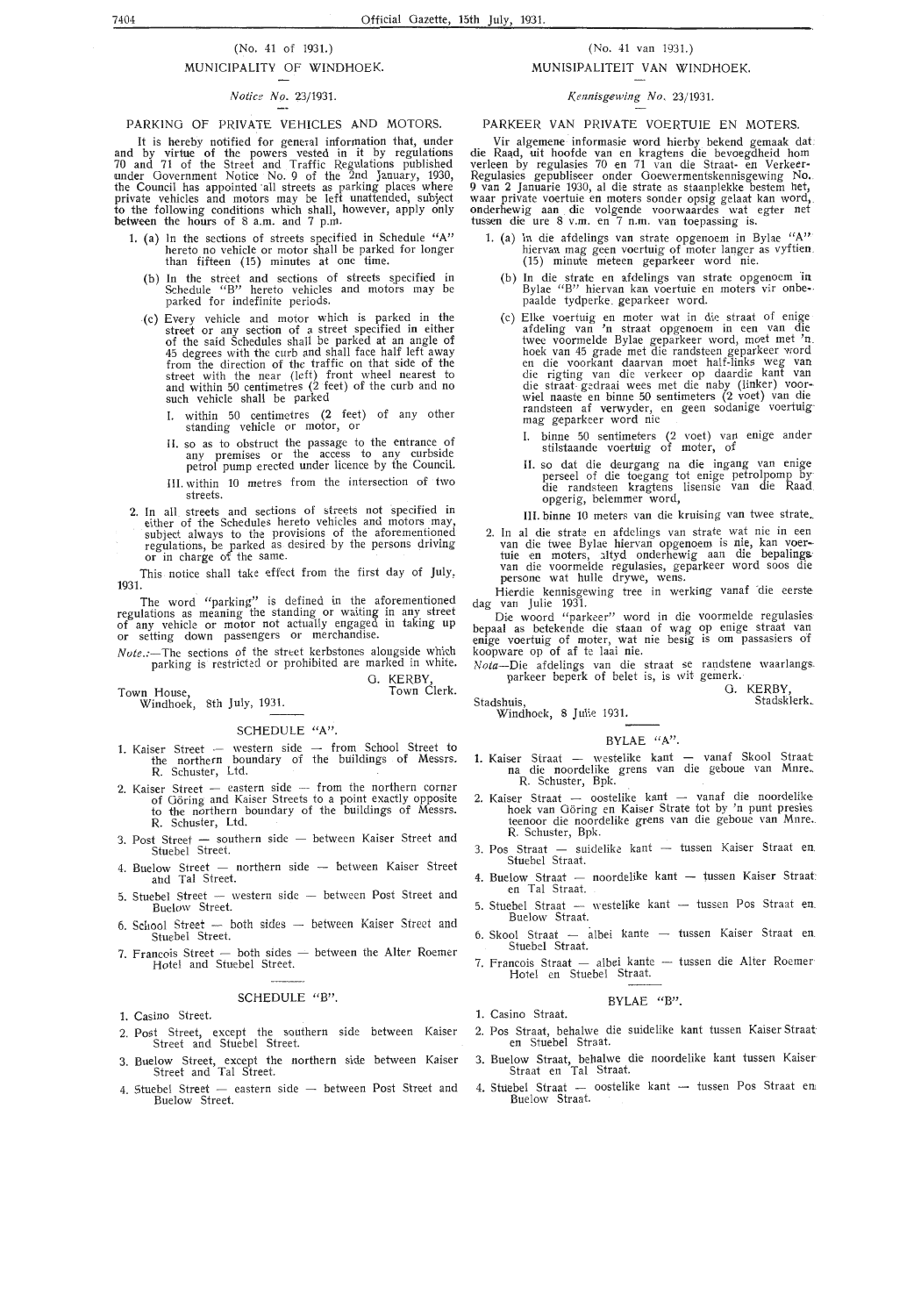## (No, 42 of 1931.) MUNICIPALITY OF WINDHOEK.

#### AMENDMENT OF TARIFF OF FEES PAYABLE FOR USE OF QRAINAOE SYSTEM.

. In accordance with th§ provisions of the Drainage Regulations promulgated under Government Notice No. 208 of the<br>24th October, 1930, the C<sub>l</sub>ouncil has resolved to rescind paragraph 1 of the tariff of fees payable for the use of the Council's Drainage Syste<sub>m</sub> and to substitute therefor the following new paragraph  $1:-$ 

"1. In the event of effluents from water closets, urinals, baths, kitchen sinks and other waste water fittings being led into the drainage system, a fee of six shillings per month or portion thereof for each and every unit consisting of a number of not exceeding four persons living in Of frequenting such premises."

Town House, Stadshuis, Stadshuis, Windhoek,

1st July, 1931.

0. KERBY, Windhoek, 0. KERBY,

## "tNo. 42 van 1931.) MUNISIPALITEIT VAN WINDHOEK.

WYSIOINO VAN TARIEF VAN FOOIE BETAALBAAR VIR .OEBRUIK VAN DREINERINOSSTELSEL.

Ooreenkomstig die bepalings van die Dreineringsregulasies gepromulgeer onder Goewermentskennisgewing No. 208 van<br>24 Oktober 1930 het die Raad besluit om paragraaf 1 van<br>die tarief van fooie wat vir die gebruik van die Raad se<br>Dreineringsstelsel betaalbaar is, te skrap en te verva Dreineringsstelsel betaalbaar is, te<br>die volgende nuwe paragraaf 1:-

"1. Ingeval uitvloeisels van gemakhuise, urinoirs, baddens, kombuissinke en ander vuilwater-inrigtings in die dreineringsstelsel gelei word, is daar 'n fooi van ses<br>sjielings per maand of gedeelte daarvan betaalbaar vir elke en iedere eenheid bestaande uit 'n aantal van nie meer as vier persone nie, wat op sodanige perseel woon of dit dikwels betree."

Town Clerk. 1 Julie 1931. Stadskierk.

# **Advertisements.**

#### ADVERTISING IN THE *OFFICIAL GAZETTE* OF SOUTH WEST AFRICA.

1. The *Oflicial Gazette* will be published on the 1st and 15th day of each month; in the event of either of those days fal)ing on a Sunday br Public Holiday, the *Gazette* will be published on the next succeeding working day.

2. Advertisements fqr insertion in the *Gazette* must be delivered at the office of fhe Secretary for South West Africa (Room 46, Government Buildings, Windhoek) in the languages<br>in which they are to be bublished, not later than 4.30 p.m.<br>on the *ninth* day before the date of publication of the *Gazette* in which they are to be inserted.

3. Advertisements will be inserted in the *Gazette* after<br>the official matter or in a supplement to the *Gazette* at<br>the discretion of the Secr<sub>otary</sub>.

4. Advertisements will be published in the *Official* Gazette in the English, Dutch or German languages; the necessary translations must be furnished by the advertiser or his agent. It should be borne in mind however, that the German version of the *Gazette* is a translation only and not the authorised issue.

. 5. On\_l~ legal advertisements are accepted for publication m the *OfflClal Gazette,* and are subject *to* the approval of the Secretary \_for South West Africa, who can refuse to accept or decline further publication of any advertisement.

b. Advertisements slibuld as far as possible be type-<br>written. Manuscript of advertisements should be written on<br>one side of the paper only, and all proper names plainly inscribed; in the event of any name being incorrectly printed<br>as a result of indistinct writing, the advertisement can only be republished on payment of the cost of another insertion.

7. The Subscriptip~ f\_b r the *Official Gazette* is 20/- per annum, post free in this ferritory and the Union of South Africa obtainable from Messrs. John Meinert Ltd., Box 56, Windhoek. Postage must be prepaid by Overseas subscribers. Single copies of the *Gazette* may be obtained either from Messrs. John Meinert Ltd., Box 56, Windhoek, or from the Secretary for South West Africa at the price of 1/- per copy.

8. The charge for the insertion of advertisements other than the notices mentioned in the succeeding paragraph is at the rate of 7/6 per inch single column and 15/- per inch double column, repeats half price. (Fractions of an inch to be reckoned an inch.)

9. Notices to Credito<sub>rs</sub> and Debtors in the estates of  $\alpha$  deceased persons and notic $\epsilon$ <sub>s</sub> of executors concerning liquidation accounts lying for inspection, are published in schedule form at  $12/-$  per estate.

l 0. No advertisement will be inserted unless the cha rge is prepaid. Cheques, drafts, postal orders or money orders must be made payable to the Secretary for South West Africa.

# **Advertensies.**

#### ADVERTEER IN DIE **OFFIS!ELE KOERANT VAN**  SUIDWES-AFRIKA.

1. Die *Offisiele Koe rant* sal op die **1** ste en 15de van elke maand verskyn; ingeval een van hierdie dae op *'a*  Sondag of Publieke Feesdag val, dan verskyn die **Offisiete,**  *Koerant* op die eersvolgende werkdag.

2. Advertensies wat in die *Oftisiele Koerant* **geplaas**  moet word, moet in die taal waarin hulle sal verskyn **inge**handig word aan die kantoor van die Sekretaris vir Suidwes-Afrika (Kamer 46, Regerings-Oeboue, Windhoek), nie **later** as 4.30 n.m. op die neende dag voor die datum van ver- skyning van die *Offisiele Koerant* waarin die advertensies moet geplaas word nie.

3. Advertensies word in die Offisiële Koerant geplaas agter die offisiele gedeelte, of in 'n ekstra blad van **die**  *Koerant,* soos die Sekretaris mag goedvind.

4. Advertensies word in die *Offisiele Koerant* **gepubli-** seer in die Engelse, Afrikaanse en Duitse tale; die nodige vertalinge meet deur die adverteerder of sy agent gelewer word. Dit moet onthou word dat die Duitse teks van **die**  *Of fisiiile Koerant* slegs 'n vertaling is, en nie die geoutori-seerde uitgawe is nie.

5. Slegs wetsadvertensies word aangeneem vir publikasie in die *Offisiële Koerant*, en hulle is onderworpe aan die goedkeuring van die Sekretaris vir Suidwes-Afrika, **wat**  die aanneming of verdere publikasie van 'n advertensie **mag**  weier.

6. Advertensies moet sover as moontlik op die masjien geskryf wees. Die manuskrip van advertehsies moet slegs op een kant van die papier geskryf word, en alle name moet duidelik wees; ingeval 'n naam ingevolge onduidelike handskrif foutief gedruk word, dan kan die advertensies **slegs**  dan weer gedruk word as die koste van 'n nuwe opneming betaal word.

7. Die jaarlikse intekengeld vir die *Offisiele Koerant*  is 20/-, posvry in hierdie Oebied en die Unie van Suid-Afrika, verkrygbaar van die here John Meinert, Bpk., Posbus 56, Windhoek. Posge!d moet vooruit betaal word cleur oorseese intekenaars. Enke!e eksemplare van die *Of fisiele K oerant* is verkrygbaar of van die here John Meinert, Bpk., Posbus 56, Windhoek, òf van die Sekretaris vir Suidwes-Afrika teen<br>die prys van 1/- per eksemplaar.

8. Die koste vir die opname van advertensies, behalwe die kennisgewings, wat in die volgende paragraaf genoem is, is teen die tarief Vdn 7 /6 per duim enkel kolom, en 15/- per duim dubbel kolom, herhalings teen half prys. (Oedeeltes van 'n duim moet as 'n volie duim bereken word).

9. Kennisgewings aan krediteure en debiteure in die boedels van oorlede persone, en kennisgewings van eksekuteurs betreffende likwidasie-rekenings, wat vir inspeksie le, word in skedule-vorm gepubliseer teen 12/- per boedel.

10. Geen advertensie sal geplaas word nie, tensy die koste vooruit betaal is. Tjeks, wissels, pos- of geldorders moet betaalbaar gemaak word aan die Sekretaris vir Suidwes-Afrika.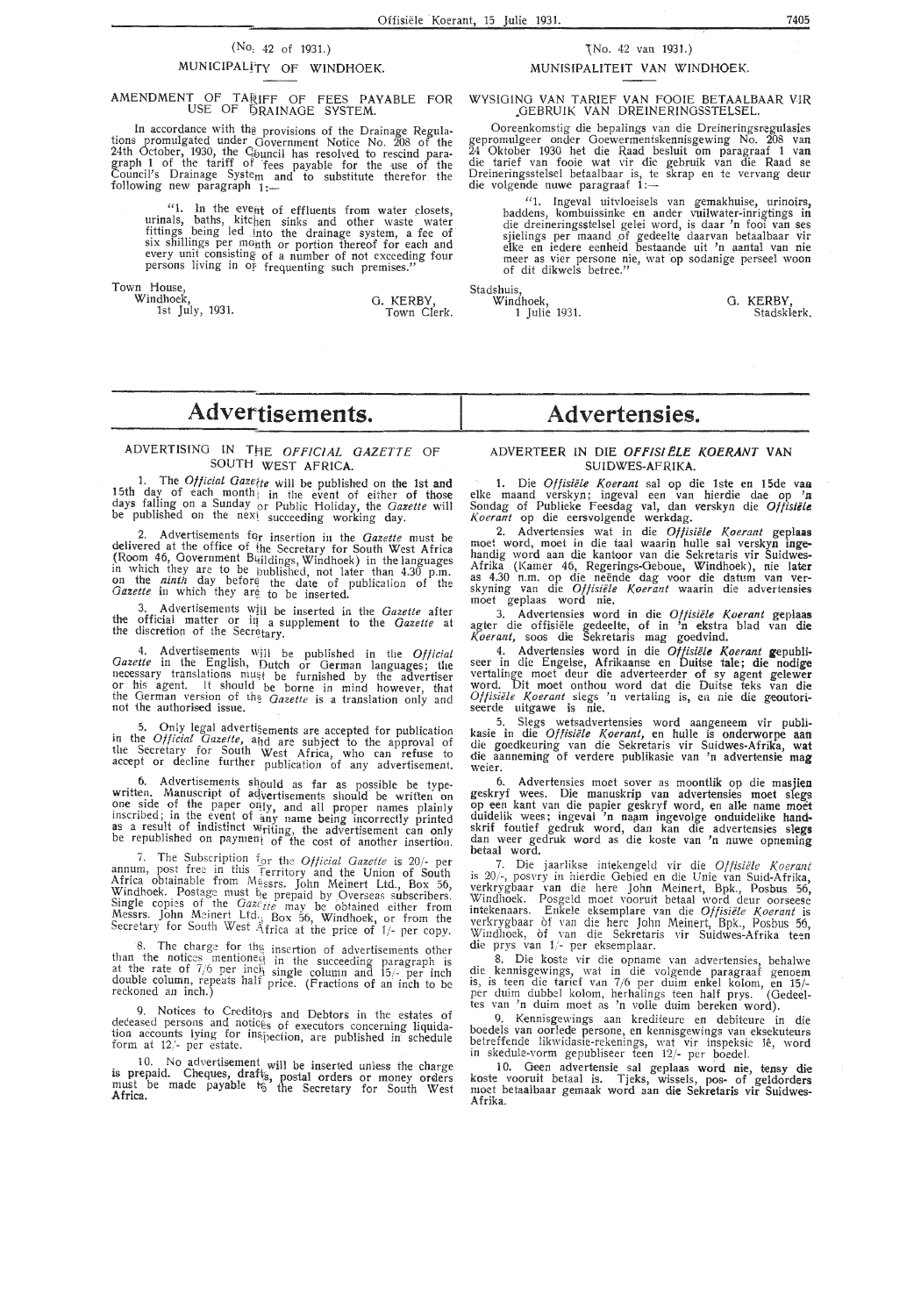NOTICES OF TRUSTEES AND ASSIGNEES. Pursuant to Section *sixty-four,* Sub-section (3), Section *seventy* and Section *thirty-nine,* Sub-section (2), of the Insolvency Ordinance, 1928, as applied to South West Africa.

Notice is hereby given that the persons mentioned in the subjoined Schedule have been appointed Trustees or<br>Assignees, as the case may be, of the Estates therein mentioned as having been sequestrated or assigned, that thei

Further, that a meeting of creditors (being the second meeting in such of the said Estates as are under sequestration) will be held in the said Estates on the da\*es and at the times and places mentioned in the Schedule, for the proof of claims against the Estate, for the purpose of receiving the Trustee's or Assignee's report as to the affairs and condition of the<br>Estate, and of giving the Trustee or Assignee directions concerning the sale or recovery of any par

Meetings in Windhoek will be held before the Master; elsewhere they will be held before the Magistrate.

KENNISGEWINGS **VAN** KURATORS EN BOEDELBE REDDERAARS. Ingevolge artiekel *vier-en-sestig,* onderartie• kel (3), artiekel sewentig en artiekel neën-en-dertig, onderartiekel (2) van die Insolvensie-Ordonnansie 1929, soos op Suidwes-Afrika toegepas.

Kennis word hiermee gegee dat die persone ver meld in die aangehegte Bylae as kurators of boedelberedderaars, soos die geval mag wees, van die daarin as gesekwestreer of afgestaan vermelde boedels aangestel is; **en** dat persone, wat geld aan die boedels skuld hul skulde by die aangegewe adresse binne die tydperke verme!d in die Bylae moet betaal.

Verder dat 'n byeenkoms van skuldeisers (dus die twede byeenkoms in diegene van die boedels wat gesekwestreer is) met betrekking tot vermelde boedels op die datums, tye en plekke vermeld in die Bylac gehou **&al** word vir die bewys van aansprake teen die boedel, die ontvangs van die verslag van die kurator of die boedelberedderaar omtrent die aangeleenthede en toestand van die boedel, asook vir die verstrekking van instruksies **aan** die kurator of boedelberedderaar betreffende die ver koop of opvordering van enige gedeelte van die boedel **of** betreffende enige aangeleentheid in verband met die beheer daarvan.

In Windhoek word die byeenkomste voor die Meester gehou en op ander plekke voor die Magistraat. Form. No.  $3.$  - Formulier No. 3. SCHEDULE - BYLAE.

| No. of<br>Estate<br>No. van | Name and De-<br>scription of Estate<br>Naam en                                                       | Whether<br>Assigned<br>or Seque-<br>strated<br>Of Boedel | Name of<br>Trustee or<br>Assignee<br>Naam van Ku-l | Address<br>Full<br>Trustee or<br>l of<br>Assignee<br>Volledige adres<br> van Kurator of | Day, Date and Hour of<br>Meeting<br>Dag, Datum- en Uur van<br>Byeenkoms |         |  | Place of<br>Meeting<br>Plek van<br>Byeenkoms         | Time within<br>which debts<br>payable<br>Tyd binne<br>welke skuld<br>betaal moet<br>word |
|-----------------------------|------------------------------------------------------------------------------------------------------|----------------------------------------------------------|----------------------------------------------------|-----------------------------------------------------------------------------------------|-------------------------------------------------------------------------|---------|--|------------------------------------------------------|------------------------------------------------------------------------------------------|
| Boedel                      | beskrywing<br>afgestaan<br>rator of Boedel-<br>of gesek-<br>van Boedel<br>beredderaar<br>westreer is | Boedel-<br>beredderaar                                   | Day<br>Dag                                         | Date<br>Datum                                                                           | Hour<br>Uur                                                             |         |  |                                                      |                                                                                          |
| 312                         | Karl Adolf<br>Buschendorf,<br>Butcher of<br>Tsumeb, distr.<br>Grootfontein                           | Sequestrated M. Dekker                                   |                                                    | Grootfontein                                                                            | Friday                                                                  | 31/7/31 |  | $10a.m.$ Magistrate's<br>Office<br>Groot-<br>fontein | 30 days                                                                                  |

IN THE INSOLVENT ESTATE OF WALTER KEMPEL.

The undersigned, duly instructed thereto by the Trustee<br>in the abovenamed estate, will offer for sale by Public<br>'Auction.

10 O'CLOCK AT THE HANSA HOTEL, Kaiser Street (Ausspannplatz), WINDHOEK:\_

ALL THE BOOK DEBTS IN THE ABOVE ESTATE TOGETHER WITH ONE ADLER TYPEWRITER.

T. J. CARLISLE (Auctioneer W. Hanna) **P.O.** Box 321, Auctioneers & Sworn Appraisers. Phone 635.

IN THE INSOLVENT ESTATE OF OTTO POULON.

The undersigned, duly instructed thereto by the Trustee in the abovenamed estate, will offer for sale by Public Auction,

ON WEDNESDAY MORNING, JULY 29th, 1931, AT 10 O'CLOCK AT THE HANSA HOTEL, Kaiser Street, (Ausspannplatz), WINDHOEK:

THE MOVABLE ASSETS OF THE ESTATE, CON- SISTING OF COMPLETE FURNISHINGS, UTENSILS AND FITTINGS Of THE HOTEL BAR, BEDROOMS, AND DINING ROOMS, OFFICES, ETC.

ALSO THE BOOK DEBTS OF THE ESTATE. Phone 635.

T. *].* CARLISLE (Auctioneer W. Hanna), **P.O.** Box 321, Auctioneers & Sworn Appraisers.

NOTICE OF TRANSFER Of BUSINESS.

Notice is hereby given that it is the intention of HANS BRUHNS to transfer his business carried on on Erf No. 319, Keetmanshoop, as General Dealer to Mrs. JENNY EBNER, Keetmanshoop, and that application will be made to the Magistrate of Keetmanshoop, fourteen days after publication hereof, for a licence to the said JENNY EBNER.

HANS BRUHNS.

JENNY. EBNER.

IN THE DECEASED ESTATE OF THE LATE ANDRIES DE WET.

The undersigned, duly instructed thereto by the Trustee in the abovenamed estate, will offer for sale by Public Auction,

AT THEIR MART, POST STREET, WINDHOEK, ON SA TU RDA Y MORNING, JULY 25th, 1931, at 10 o'clock: THE MOVABLE ASSETS OF THE ESTATE, consisting of HOUSEHOLD FURNITURE AND UTENSILS, LARGE SAFE, WAGON AND HARNESS, CART AND HARNESS, LARGE QUANTITY OF FARM TOOLS AND IMPLEMENTS, EQUIPMENTS AND UTENSILS OF CREAMERY, ETC., ETC.

P.O. Box 321, Phone 635. T. J. CARLISLE (Auctioneer W. Hanna), Auctioneers & Sworn Appraisers.

SOUTH AFRICAN MUTUAL LIFE ASSURANCE SOCIETY.

Policy No. 14266 for £300 on the Life of Revd. A. Wulfhorst.

Application having been made for a Copy of the above Policy, the Original having been lost,  $-$  Notice is hereby given, that unless the Original be produced at the Office of this Society within three months from the date this advertise-<br>ment first appeared, a copy will be issued.

By order of the Board,

C. COSMO MONKHOUSE

Cape Town. General Manager.

NOTICE.

Notice is hereby given that a box belonging to a certain GUENTHER VON LEWINSKY, stored at our office and containing various utensils as per inventory lying at our office<br>for inspection, will be sold by public auction by Mr. Hans Berker, c/o Auctions Limited, Windhoek, on the 15th day of August, 1931, at 10. a.m., unless claimed by that· date .

Dated at Windhoek, on this the 8th day of July, 1931. WOERMANN, BROCK & CO., LTD., WOERMANN, BROCK & CO., LTD.,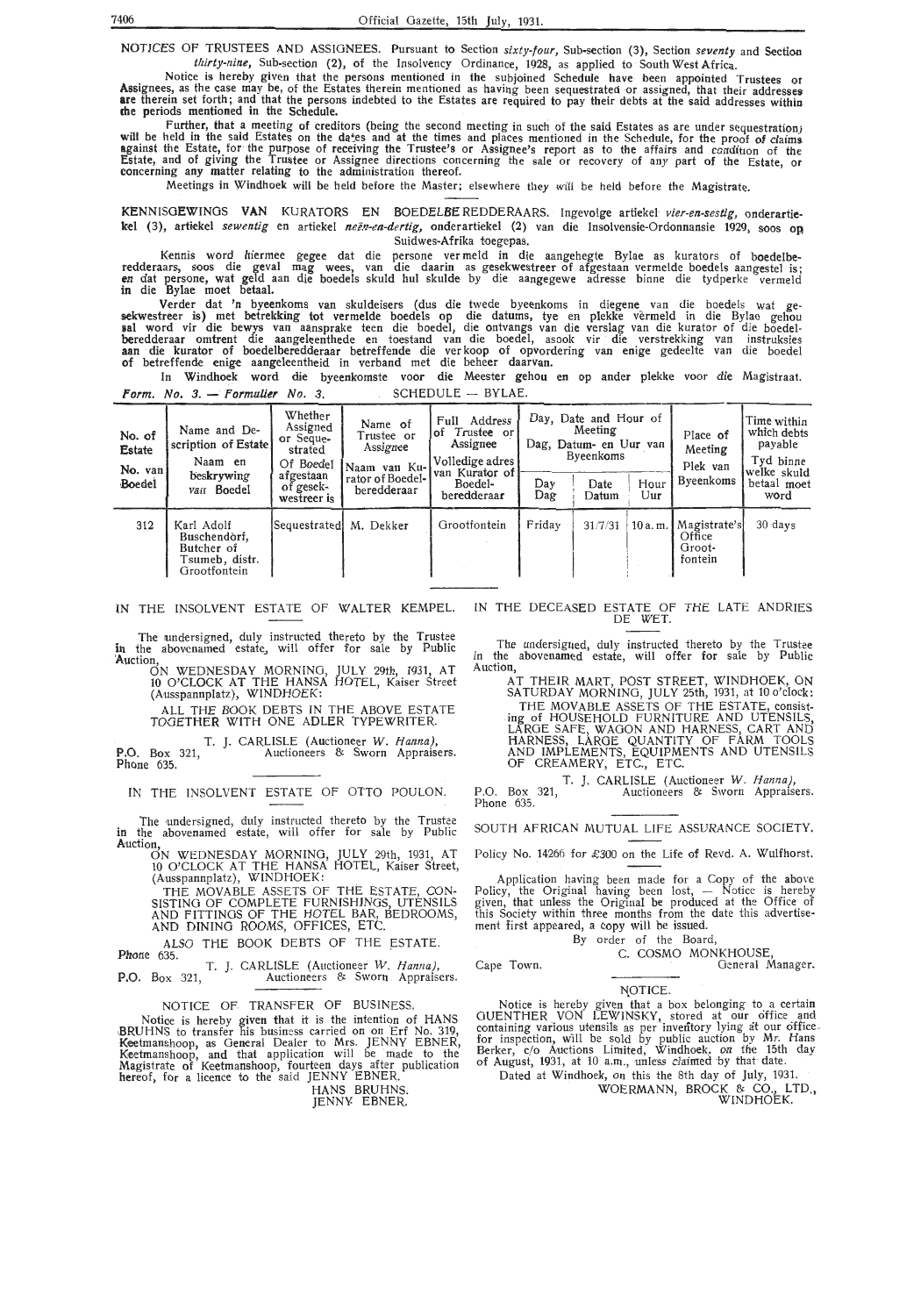MASTER'S NOTICES. Pursuant to Section *sixteen*, Sub-section (3), and Section *thirty-nine*, Sub-section (1), of the Insolvency Ordinance, 1928.

The Estates mentioned in the subjoined Schedule having been placed under sequestration by Order of the High Court of South West Africa, notice is hereby given that a first meeting of creditors will be held in the said Estates on<br>the dates and at the times and places mentioned in the Schedule for the proof of claims and for the e Meetings in Windl>oek will be held before the Master: elsewhere they will be held before. the Magistrate.

JACS. P. LE ROUX ESTERHUYSEN, *as Master of the High Court.* 

KENNISGEWINOS VAN DIE MEESTER. lngevolge artiekel *sestien,* onderartiekel ('3), en artiekel *neen-en-dertig,* onderartiekel (1) die Insolvehsie Ordonnansie 1928.

Aangesien die Boedels, in die hierondervolgende Bylae kragtens Bevel van die Hooggeregshof van Suidwes-Afrika<br>gesekwestreer is, word hiermee kennis gegee dat 'n eerste byeenkoms van skuldeisers in die vermelde Boedels op datums en tye en plekke, vermeld in die Bylae, vir die bewys van vorderings en die verkiesing van 'n kurator gehou sal word. In Windhoek sal die byeenkomste voor die Meester gehou word; in ander plekke voor die Magistraat.

JACS. P. LE ROUX ESTERHUYSEN, *Meester van . die Hooggeregshof van S.W.-Afrika.* 

*Form. No. 2.--Formulier No. 2.* SCHEDULE - BYLAE.

| No.<br>of Estate  | Name and Description<br>of Estate                                                                                                                      | Date upon which and Division of Court<br>by which Order made<br>Datum waarop en Afdeling van Hof<br>waardeur Bevel gegee is |                                       | Day, Date and Hour of Meeting<br>Dag, Datum en Uur van Byeenkoms | Place of Meeting<br>Plek |            |               |
|-------------------|--------------------------------------------------------------------------------------------------------------------------------------------------------|-----------------------------------------------------------------------------------------------------------------------------|---------------------------------------|------------------------------------------------------------------|--------------------------|------------|---------------|
| No. van<br>Boedel | Naam en Beskrywing<br>van Boedel                                                                                                                       | Date of Order<br>Datum van Bevel                                                                                            | Division of Court<br>Afdeling van Hof | Day/Dag                                                          | Date/Datum               | Hour/Uur   | van Byeenkoms |
| 318               | Franz Koenig, Wagon-<br>builder of Windhoek                                                                                                            | 13/5/31                                                                                                                     | High Court<br>of S.W. Africa          | Saturday                                                         | 1,8/31                   | 10 a. m.   | Windhoek      |
| 323               | Hasso Ehrlich, Farmer of<br>Okatete, distr. Omaruru                                                                                                    | 9/6/31                                                                                                                      | do.                                   | Friday                                                           | 7/8/31                   | $10a$ . m. | Omaruru       |
| 326               | Karl Ferdinand Franz<br>Kollat, barber of<br>Windhoek                                                                                                  | 1/7/31                                                                                                                      | do.                                   | Saturday                                                         | 1/8/31                   | $10$ a.m.  | Windhoek      |
| 327               | Karl Krueger, Wagon-<br>builder of Windhoek                                                                                                            | 1/7/31                                                                                                                      | do.                                   | Saturday                                                         | 1.8/31                   | 10 a. m.   | Windhoek      |
| 328               | Carl Burmeister, General<br>Dealer of Tsumeb,<br>district Grootfontein                                                                                 | 8/7.31                                                                                                                      | đ٥.                                   | Tuesday                                                          | 4/8.31                   | $10$ a. m. | Grootfontein  |
| 324               | Marie Elisabeth Suntheim,<br>born Lindner, Boarding-<br>house-proprietress of<br>Windhoek                                                              | 24/6/31                                                                                                                     | do.                                   | Saturday                                                         | 1/8.31                   | 10 a.m.    | Windhoek      |
| 325               | Karl Willy Bergmann,<br>Ferdinand Erwin Hoer-<br>ner and Karl Gustav<br>Christian Kirchner,<br>trading as the Wind-<br>hoek Steam Laundry,<br>Windhoek | 24.6/31                                                                                                                     | do.                                   | Saturday                                                         | 1/8/31                   | $10$ a.m.  | Windhoek      |
| 329               | Wilhelm Franz Saul,<br>General Dealer of<br>Windhoek                                                                                                   | 13.7.31                                                                                                                     | do.                                   | Saturday                                                         | 1.8.31                   | 10 a.m.    | Windhoek      |

AMENDED NOTICE.<br>
Notice is hereby given in terms of section 32 (1) (c) of following<br>
the Roads and Outspans Ordinance, No. 15 of 1927, that the Town and<br>
Windhoek Roads Board by Resolution dated the 13th July, stein No.<br>
1 the Roads and Outspans Ordinance, No. 15 of 1927, that the Town and Townlands No. 70 and Hoffoung No. 66,. Finken-Windhoek Roads Board by Resolution dated the 13th July, stein No. 71 and lioffnung No. 66, Finkenstein No. 71 and 1931, propose approaching His Honour the Administrator with Bellerode No. 67, Finkenstein No. 71 and Kapps Farm No.<br>a view to obtaining his sanction for proclaiming the Main 65 to the homestead on the last mentioned farm,

Windhoek, 14th July, 1931.

#### SCHEDULE.

From Windhoek township via Klein Windhoek Town and Townlands No. 70 to beacon 392 on the southern boundary<br>of the farm Hoffnung No. 66, thence generally eastwards

Notice is hereby given in terms of section 32 (1) (c) of following the boundaries between the farms Klein Windhoek subjoined Schedule. 65, Ludwig No. 64, Neudamm No. 63, Ondekaremba No. 78, All interested persons are hereby called upon to lodge Qupembamewa No. 79, Progress No. 285, Seeis No. 134 in writing with the undersigned within two months from the Éxcelsior No. 286, Bodenhausen No. 191, Okatumba Süd No.<br>date of publication hereof any objections they may have to the 192, Okatumba Süd No. 197, Orumbo No. 198, carrying into effect of this Resolution. No. 298, Orumbo Nord No. 199, Otjivero Nord No. 200 H. H. R. PIERS, to a point approximately opposite the mileage post 693/4 on<br>Chairman, Windhoek Roads Board. wards, parallel to and South of the aforesaid railway line via the farms .Otjivero Nord No. 200 and Geiersberg No. 201 to a point on the boundary of the district of Gobabis.

# MAIN ROADS. IX. WINDHOEK TO MALTAHOHE.<br>VI. WINDHOEK TO GOBABIS. From Windhoek Township win

VI. WINDHOEK TO GOBABIS.<br>From Windhoek Township via Windhoek Town and Townlands No. 31 and the farms Kupferberg No. 33, Lichten- stein No. 24, Haris No. 22, Claratal No. 18, Hoffnungsfeld No. 19 to the boundary of the district of Rehoboth.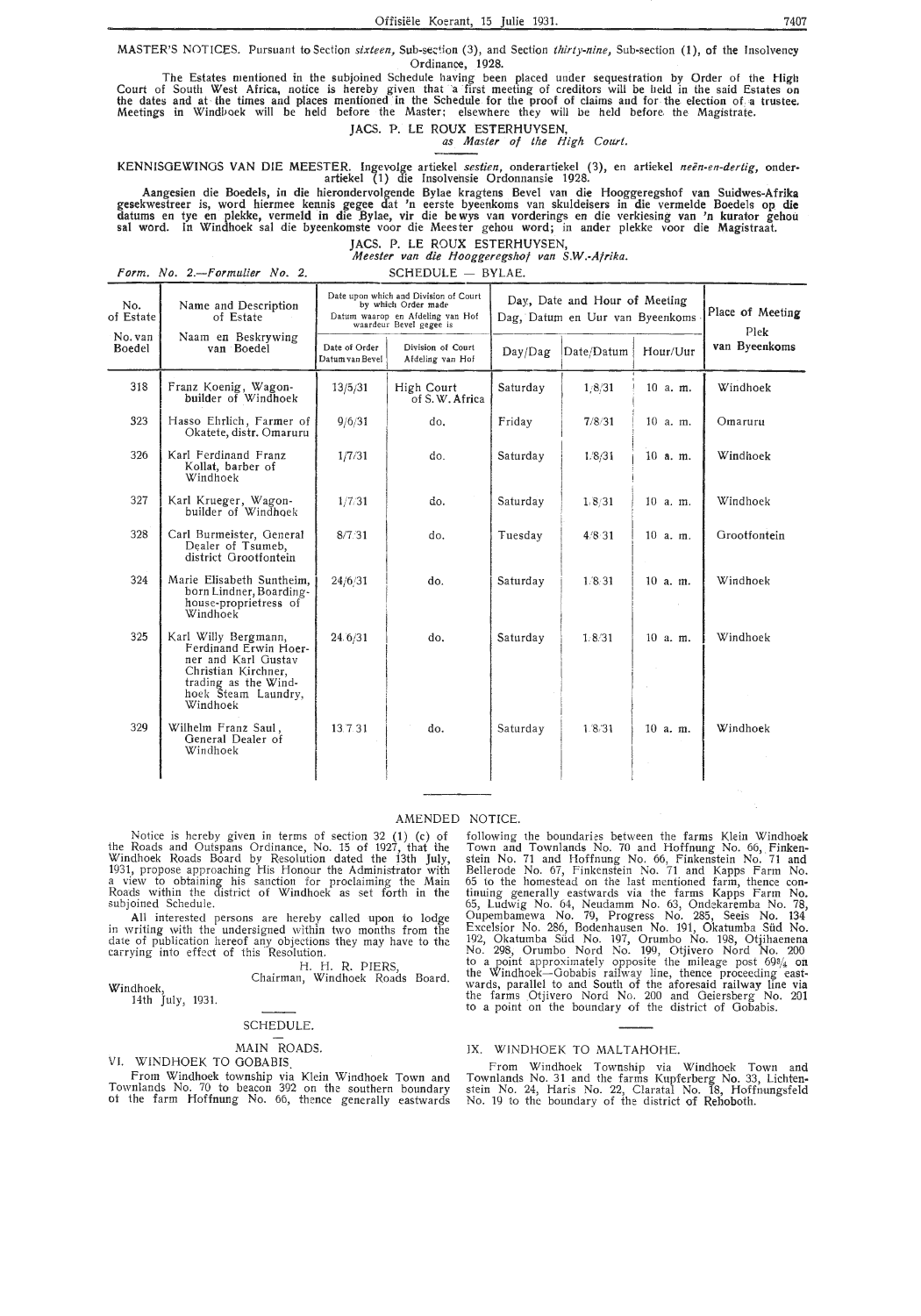NOTICE BY EXECUTORS CONCERNING LIQUIDATION ACCOUNTS LYING FOR INSPECTION: Section 68 Act No. 24 of 1913, as applied to South West Africa.

NOTICE is hereby given that copies of the Administration and Distribution Accounts in the Estates specified in the attached Schedule will be open for the inspection of all persons interested therein for a period of 21 days (or longer<br>If specially stated) from the dates specified, or from the date of publication hereof, whichever ma Offices of the Master and Magistrate as stated. Should no objection thereto be lodged with the Master during the period of inspection the Executors concerned will proceed to make payments in accordance therewith.

#### KENN15GEWING DEUR EKSEKUTEURS BETREFFENDE LIKWIDASIE-REKENlNOS TER INSAOE. Artiekel **68,**  Wet No. 24 van 1913, soos toegepas op Suidwes-Afrika.

kennisgewing geskied hiermee dat duplikate van die Administrasie en Distribusierekenings in die boedels vermeld<br>In die navolgende Bylae, ter insage van al die persone, wat daarin belang het, op die kantore van die Meester **en die Magistraat, soos vermeld, gedurende 'n tydperk van drie weke (of langer indien spesiaal vermeld) vanaf** vermelde datums, of vanaf datum van publikasie hiervan, watter datum die laatste mag wees, sal lê. As geen be-<br>swaar daarteen by die Meester binne die vermelde tydperk ingedien word nie, sal die betrokke eksekuteurs oorgaa

#### $SCHEDULE - BYLAE.$

| Estate No.<br>Boedel No. | ESTATE LATE<br>BOEDEL VAN WYLE   | Description of<br>Account<br>Beskrywing van<br>Rekening | Period<br>Date<br>Tydperk<br>Datum | Office of the<br>Kantoor van die<br>Master<br>Magistrate<br>Meester<br>Magistraat |                   | Name and Address of<br>Executor or authorized Agent<br>Naam en adres van eksekuteur<br>of gemagtigde agent |
|--------------------------|----------------------------------|---------------------------------------------------------|------------------------------------|-----------------------------------------------------------------------------------|-------------------|------------------------------------------------------------------------------------------------------------|
| 1095                     | Berta (Bertha) Anna<br>Posnauski | First and Final<br>Liquid, and Distr.<br>Account        | 15/7/31                            | Windhoek                                                                          | Otiiwa-<br>rongo  | B. Brumme, Box 23,<br>Otjiwarongo                                                                          |
| 1151                     | Karl Boehme                      | First and Final<br>Liquid. and Distr.<br>Account        | 15/7/31                            | Windhoek                                                                          | Groot-<br>fontein | Frau Minna Boehme,<br>Farm Nosib bei Tsumeb                                                                |

#### ELECTION OF EXECUTORS AND TUTORS.

The Estates of the persons mentioned in the attached schedule being unrepresented, notice is hereby given to the &urviving spouse (if any), next-of-kin, legatees, and creditors, and-in cases where the meeting is convened for the dection of Tutors-to the paternal and maternal relatives of the minors, and to all others whom these presents may concern, that meetings will be held in the several Estates at the times, dates, and places specified for the purpose of selecting some<br>person or persons for approval by the Master of the High Court of South West Africa as fit and proper appointed Executors or Tutors, as the case may be. Meetings at Windhoek will be held before the Master, and in other places before the Magistrate.

#### JACS. P. LE ROUX ESTERHUYSEN, *Master of the High Court of South West Africa.*

#### VERKIESINO VAN EKSEKUTEURS EN VOOGDE.

Aangesien die Boedels van die persone, vermeld in die aangehegte lys, nie verteenwoordig is nie, word hier-<br>• mee kennis gegee aan die nagelate eggenoot (as daar een is) erfgename, legatarisse en skuldeisers, en—in gevalle waar die byeenkoms vir die verkiesing van voogde belê word—aan die bloedverwante van die minderjariges<br>van vaders- en moederskant, en aan al die ander persone wat dit mag aangaan, dat byeenkomste met betrekking tot die verskillende boedels op die vermelde tye, datums en plekke gehou sal word vir die doe! om 'n persoon **of** persone te kies vir goedkeuring van die Meester van die Hooggeregshof van Suidwes-Afrika as geskik en bekwaam om deur horn as eksekuteurs of voogde, soos die geval mag wees, aangestel te word. Byeenkomste te Windhoek word voor die Meester, en in antler plekke voor die Magistraat, gehou.

#### JACS. P. LE **ROUX** ESTERHUYSEN,

*Meester van die Hooggeregshof van Suidwes-Afrika.* 

| Registered<br>Number<br>of Estate<br>Geregistr.<br>Nommer<br>van Boedel | Surname<br>Famielienaam | Name of the Deceased<br>Christian Name<br>Naam van Oorledene<br>Voornaam | Occupation<br>Beroep   | Date and Place<br>of Death<br>Datum en plek<br>van oorlyde | Date and Time<br>of Meeting<br>Datum en tyd!<br>van byeenkoms | Place<br>of Meeting<br>Plek van<br>byeenkoms | Meeting Con-<br>vened for<br>election of<br>Byeenkoms<br>belê vir ver-<br>kiesing van |
|-------------------------------------------------------------------------|-------------------------|--------------------------------------------------------------------------|------------------------|------------------------------------------------------------|---------------------------------------------------------------|----------------------------------------------|---------------------------------------------------------------------------------------|
| 1210.                                                                   | Seebach                 | Adam Kasper<br>Paul                                                      | Building<br>Contractor | $2/6/1931$ .<br>Luderitz                                   | 31/7/1931.<br>$10a$ . m.                                      | Keetmans-<br>hoop                            | Executor                                                                              |

Windhoek,

9th July, 1931.

#### 'UNION AND NATIONAL AND GENERAL ASSURANCE COMPANY OF S.A., LTD.

Life Policy No. 68960/1079, effected for the sum of £150, on the life of RICHARD HENRY MASON TRERISE.

Application having been made for a duplicate of the above Policy, the original being lost, notice is hereby given that unless the original Policy be produced at this Office within three months from date hereof, an official copy will be issued.

By Order of the Board.

ERNEST C. THOMAS,

General Manager and Secretary,<br>Southern Life Association. Cape Town, 5th June, 1931.

#### NOTICE OF SURRENDER.

Notice is hereby given that application will be made to the High Court of South West Africa on Monday the 10th August, 1931, at 9 o'clock in the forenoon (or so soon thereafter as Counsil can be heard) for the surrender of the Estate of DAVID VAN BREDA, a Farmer of "Stzineck" in · the district of Outjo, as insolvent, and that his Schedules will lie for inspection at the office of the Master of the High Court at Windhoek, and the Office of the Magistrate of Outjo for a period of fourteen days from the· 20th July, 1931, *to* 3rd August, 1931.

Applicant's Attorneys.

BELL & FRASER,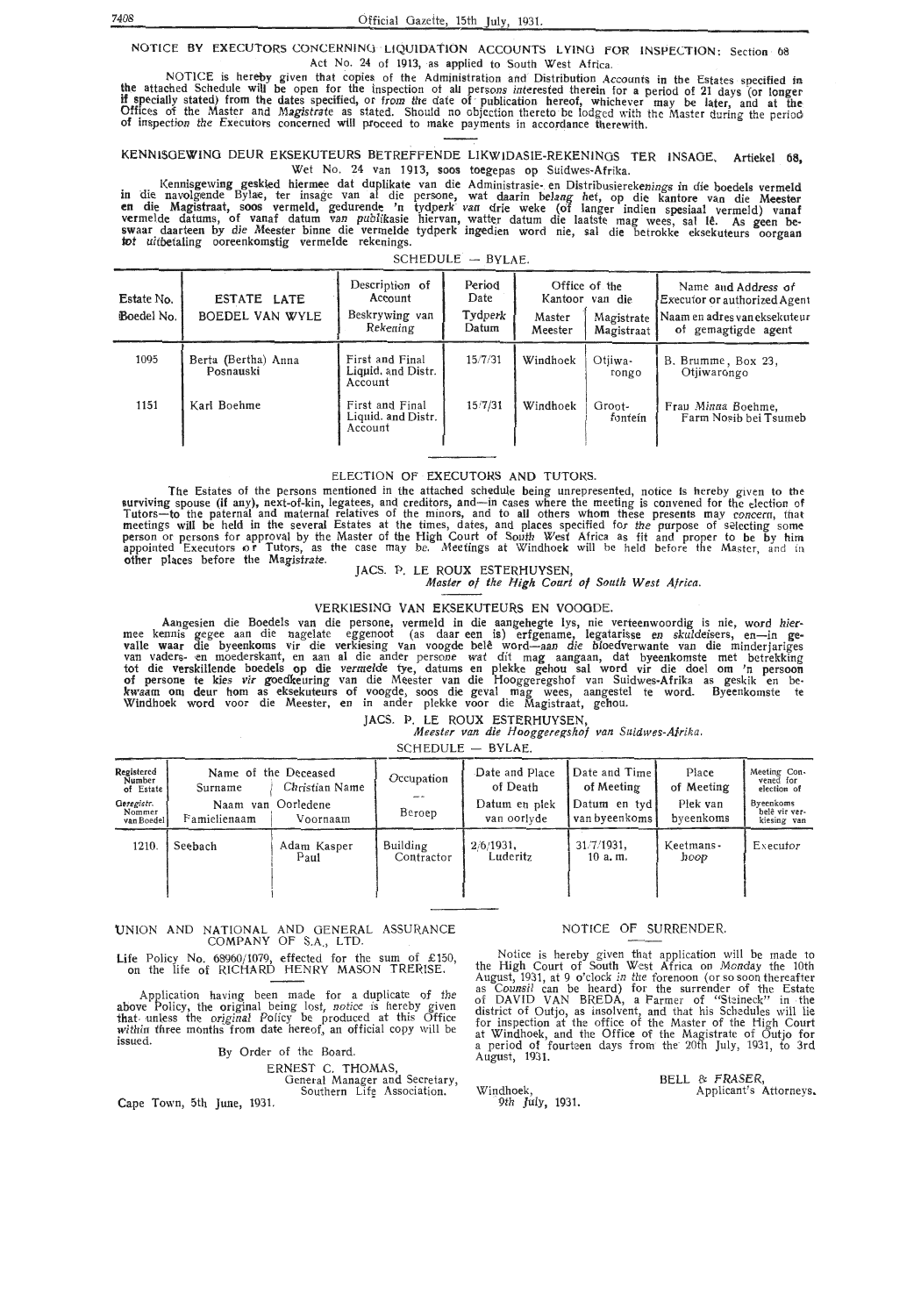NOTICES OF TRUSTEES AND ASSIGNEES. Pursuant to Section *ninety-six*, Sub-section (2), of the Insolvency Act, 1916, as applied to South **West Africa.** 

Notice is hereby given that the liquidation accounts and plans of distribution or/and contribution in the Estate• mentioned in the subjoined Schedule will lie open at the offices therein mentioned for a period of fourteen days, or<br>such longer period as is therein stated, from the date mentioned in the Schedule or from the date of publ whichever may be later, for inspection by creditors.

KENNISGEWING VAN KURATORS EN BOEDELBERE DDERAARS. Ingevolge Artiekel ses-en-neëntig, Onderartiekel (2) van die Insolvensiewet 1916, soos op Suidwes-Afrika toegepas.

Kennis **word hiermee gegee,** dat die likwidasiere kenings **en state van** distribusie **of/en kontribusie in die**  boedels, vermeld in **aangehegte** Bylae, vir inspeksie deur skuldeisers in die vermelde **kantore, gedurende, 'n tydperk van veertien dae of &oveel langer, soos daarin** vermeld, vanaf die datum, **in die Bylae vermeld, of vanaf die datum** van publikasie **hiervan,** watter · datum die laaste mag wees, sal le.

Form No. 6. - Formulier No. 6. SCHEDULE - BYLAE.

| No. of<br>Estate<br>No. van<br>Boedel. | Name and Description of Estate<br>Naam en Beskrywing van Boedel | Description of Account<br>Beskrywing van<br>Rekening | Offices at which Account<br>will lie open<br>Kantore waar Rekening vir<br>inspeksie sal lê<br>Master<br>Meester | Magistrate<br>Magistraat | Date from which<br>Account will<br>lie<br>open<br>Datum yanaf wan-<br>neer Rekening vir<br>inspeksie sal lê<br>From<br>Van |
|----------------------------------------|-----------------------------------------------------------------|------------------------------------------------------|-----------------------------------------------------------------------------------------------------------------|--------------------------|----------------------------------------------------------------------------------------------------------------------------|
| 263                                    | Assigned Estate David Fuchs                                     | First and Final<br>Liquid. and Distrib.<br>Account   | Windhoek                                                                                                        |                          | 15/7/31                                                                                                                    |
| 283                                    | Insolvent Estate Max                                            | First and Final<br>Liquid. and Distrib.<br>Account   | Windhoek                                                                                                        | Warmbad                  | 15/7/31                                                                                                                    |
| 301                                    | Johannes Lodewikus Botes.                                       | First and Final                                      | Windhoek                                                                                                        | whereas                  | 15/7/31                                                                                                                    |

(NOTICES OF TRUSTEES AND ASSIGNEES. Pursuant to Section *ninety-nine,* Sub-section (2), of -the Insolvency Act, 1916, as applied to South West Africa.

The liquidation accounts and plans of distribution or/and contribution in the Assigned or Sequestrated Estates<br>mentioned in the subjeined Schedule having been confirmed on the dates therein mentioned, notice is hereby give a dividend is in course of payment or/and a contribution in course of collection in the said Estates as in the Schedule is<br>set forth, and that every creditor liable to contribute is required to pay the trustee or assignee he is liable at the address mentioned in the Schedule.

·KENNISGEWING VAN KURATORS EN BOEDELBEREDDERAARS. Ingevol,ge artiekel *neen-en-neentig,* onderartiekel (2) van die Insolvensiewet 1916, soos op Suidwes-Afrika toegepas.

Aangesien die likwidasierekenings en state van distribusie of/en kontribusie in die afgestane of gesekwestreerde boedels vermeld in die onderstaande Bylae op die daarin genoemde datums bekragtig is, word **hiermee** kennis gegee dat 'n diwident uitgekeer of/en 'n kontribusie in vermelde boedels ingevorder sal word, soos uiteengesit in die Bylae, en dat elke kontribusiepligtige skuldeiser die deur hom verskuldigde bedrag aan die kurator of boedelberedde<br>raar by die adres in die Bylae genoem, moet betaal.

*Form No. 7.-Formulier No.* 7. SCHEDULE - BYLAE.

| No. of<br>Estate<br>No. van<br>Boedel | Name and Description<br>of Estate<br>Naam en Beskrywing<br>van Boedel | Date when I<br>Account<br>Confirmed<br>Datum<br>waarop<br>kening | Whether a Dividend is<br>being paid or Contri-<br>bution being collected,<br>or both<br>Re-I Of 'n diwident uitgekeer<br>be- word of 'n kontribusie<br>kragtig is ingevorder word of beide | Name of Trustee or<br>Assignee<br>Naam van Kurator of<br>Boedelberedderaar | <b>Full Address of Trustee</b><br>or Assignee<br>Volledige Adres<br>van<br>Kurator of<br>Boedelberedderaar |
|---------------------------------------|-----------------------------------------------------------------------|------------------------------------------------------------------|--------------------------------------------------------------------------------------------------------------------------------------------------------------------------------------------|----------------------------------------------------------------------------|------------------------------------------------------------------------------------------------------------|
| 253                                   | Friedrich Henry Schultz                                               | 23/3/31                                                          | Dividend being paid                                                                                                                                                                        | W. Viljoen                                                                 | Box 18, Outjo                                                                                              |

#### PUBLIC SALE.

In the insolvent Estate of ADAM PATRICK COETZEE.

The undersigned will sell on the spot at REHOBOTH, on SATURDAY, 18th JULY, 1931, commencing at 3 p.m.

(1) The whole of the · stock~in-trade and shop fittings,  $(2)$  1 Ox, 1 Cow with calf,

(3) The outstanding accounts.

A Chance for everybody. - Terms Cash. - No Reserve.

P. J. VAN DER WESTHUIZEN,

Trustee's Representative, "Rehoboth.

#### PUBLIC SALE in the Insolvent Estate of KUNO BRUEGGE.

The undersigned will sell by public auction to the highest bidder for Cash on the site of the property on Wednesday the 29th. July, 1931, at 10 a.m., certain ERF No. 88, situate in Main Street, Omaruru, measuring 5300 sq.metres, together with the buildings and erections thereon, being the property of the above-mentioned Insolvent Estate. The Erf occupies one of the best positions in the Township and is completely fenced.

Omaruru, 8th July, 1931. F. H. WALDRON, Trustee.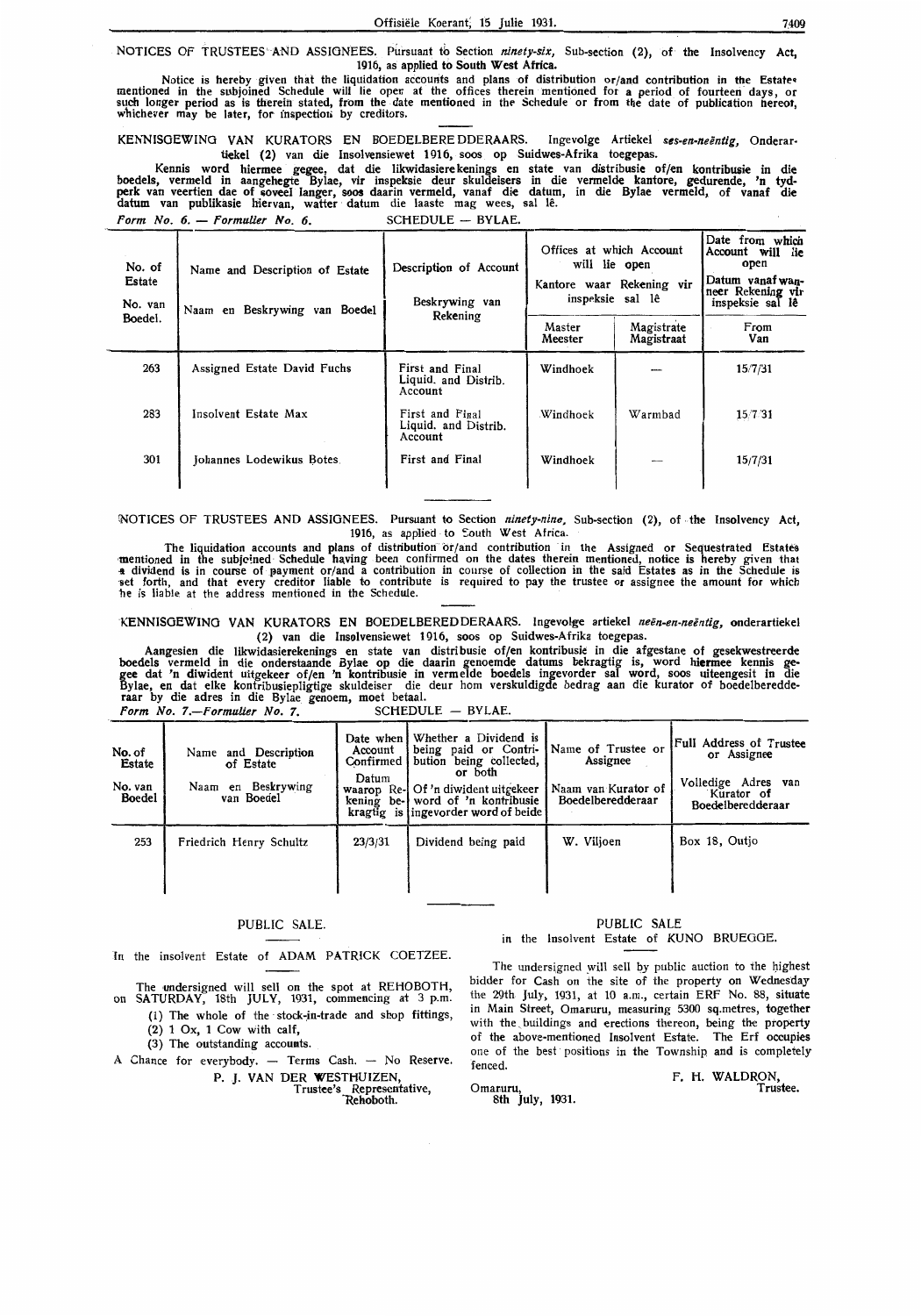NOTICE TO CREDITORS AND DEBTORS. ESTATES OF DECEASED PERSONS: Section 46, Act No. 24 of 1913, as applied to South West Africa.

Creditors and Debtors in the Estates specified in the annexed Sched:uie are called upon to lodge th·eir claims **with**  and pay tlteir debts to the Executors concerned witbin the stated periods calculated from the date of publication nereof. KENNISGEWING AAN SKULDEISERS EN SKULDENAARS. BOEDELS VAN OORLEDE PERSONE. Artiekel 46, Wet No. 24 van 1913, soos toegepas op Suidwes -Afrika.

Skuldeisers en skuldenaars in die Boedels wat vermeld is in bygaande Bylae word versoek om hul vorderings in te lewer en hul skulde te betaal by die kantore van die betrokke Eksekuteurs binne die gemelde tydperke, vanaf die datum van publikasic hiervan.

 $SCHEDULE - BYLAE.$ 

| Estate No.<br>Boedel No. | <b>ESTATE LATE</b><br>BOEDEL VAN WYLE | Within a period of<br>Binne 'n tydperk van | Name and Address of Executor or<br>authorized Agent<br>Naam en Adres van Eksekuteur of<br>gemagtigde Agent |
|--------------------------|---------------------------------------|--------------------------------------------|------------------------------------------------------------------------------------------------------------|
| 1050                     | David Jacobus de la Rey de Wet Botha  | $30$ days                                  | J. J. Botha, c/o Edw. Ecker,<br>P. O. Box 11, Otiiwarongo                                                  |
| 1203                     | Robert Apelt                          | 3 weeks                                    | Alfred Steckel                                                                                             |
| 1209                     | Guybon van Reenen Philpott            | 30 days                                    | Annie Philpott, c/o Mr. Ward, Rail-<br>way Telegraph S.A.R. Windhoek:                                      |

NOTICES Of TRUSTEES AND ASSIGNEES. Pursuant to Sections *forty* and *forty-one* of the Insolvency Act, 1916, as applied to South West Africa.

Notice is hereby given that a meeting of creditors will be held in the Sequestrated or Assigned Estates mentioned\ in the subjoined Schedule on the dates, at the times and places, and for the purposes therein set forth. Meetings in Windhoek will be held before the Master; elsewhere· they will be held ·before the Magistrate.

KENNISGEWINGS VAN KURATORS EN BOEDELBEREDDERAARS. Ingevolge artiekels veertig en een-en-veertigvan die Insolvensiewet 1916, soos op Suidwes-Afrika toegepas.

Hiermee word kennis gegee dat 'n byeenkoms van skul deisers in die gesekwestreerde of afgestane Boedels, ver- meld in die onderstaande Bylae op die datums, tye en plek ke en vir die doeleindes daarin vermeld, gehou sal word. In Windhoek sal die byeenkomste voor die Meester en in ander plekke voor die Magistraat gehou word.

Form No. 4.-Formulier No. 4. SCHEDULE - BYLAE.

| No. of<br>Estate  | and Description<br>Name<br>of Estate                                                | Whether<br>Assigned or<br>Sequestrated        | Day, Date and Hour of Meeting<br>Dag, Datum en Uur van<br><b>Byeenkoms</b> |               | <b>Place of Meeting</b><br>Plek van | Object of Meeting                 |                          |
|-------------------|-------------------------------------------------------------------------------------|-----------------------------------------------|----------------------------------------------------------------------------|---------------|-------------------------------------|-----------------------------------|--------------------------|
| No. van<br>Boedel | Naam en Beskrywing<br>van Boedel                                                    | Of Boedel<br>Gesekwestreer<br>of Afgestaan is | Day/Dag                                                                    | Date<br>Datum | Hour<br>Uur                         | Byeenkoms                         | van Byeenkoms<br>Doel    |
| 298               | Josephine Kirsch (born<br>Levenson) trading as<br>"The General Bazaar",<br>Windhoek | Sequestrated                                  | Saturday                                                                   | 1/8/31        | 10a.m.                              | Windhoek                          | To prove further claims. |
| 315               | Kuno Bruegge                                                                        | Sequestrated                                  | Tuesdav                                                                    | 25/7/31       | 10a.m.                              | Magistrate's<br>Office<br>Omaruru | To prove further claims: |

MASTER'S NOTICES. Pursuant to Section 16, Sub-section (3), of the Insolvency Ordinance, 1928, and/or Section 119, Sub-section (3), of the Companies' Ordinance, 1928.

NOTICE is hereby given that the Estates mentioned in the subjoined Schedule have been placed under sequestra-<br>tion or liquidation provisionally by Order of High Court as therein set forth.

JACS. P. LE ROUX ESTERHUYSEN, Master of the High Court of S.W. Africa.

KENNISOEWINGS VAN DIE MEESTER. Ingevolge artiekel *sestien,* onderartiekel (3), van die Insolvensie Ordonnansie-1928.

Hiermee word kennis gegee dat die Boedels in die aangehegte Bylae vermeld, voorlopig ingevolge Bevel van die Hooggeregshof van Suidwes-Afrika gesekwestreer is.

JACS. P. LE ROUX ESTERHUYSEN, Meester van die Hooggeregshof van Suidwes-Afrika .. *Form No. 1.-Formulier No. 1.* SCHEDULE - BYLAE.

| No. of Estatel<br>No. | Name and Description of Estate<br>Naam en Beskrywing van Boedel | Date of Order upon which and Di-<br>vision of Court by which Order made. | Upon the Application of<br>Op die Applikasie van |                                                       |
|-----------------------|-----------------------------------------------------------------|--------------------------------------------------------------------------|--------------------------------------------------|-------------------------------------------------------|
| van Boedel            |                                                                 | Date of Order<br>Datum van Bevel                                         | Division of Court.                               |                                                       |
| .<br>330              | Abe Silber, Cattle Speculator<br>of Windhoek                    | 11/7/1931                                                                | High Court of<br>S. W. Africa                    | Barclays Bank<br>(Dominion, Colonial<br>and Overseas) |